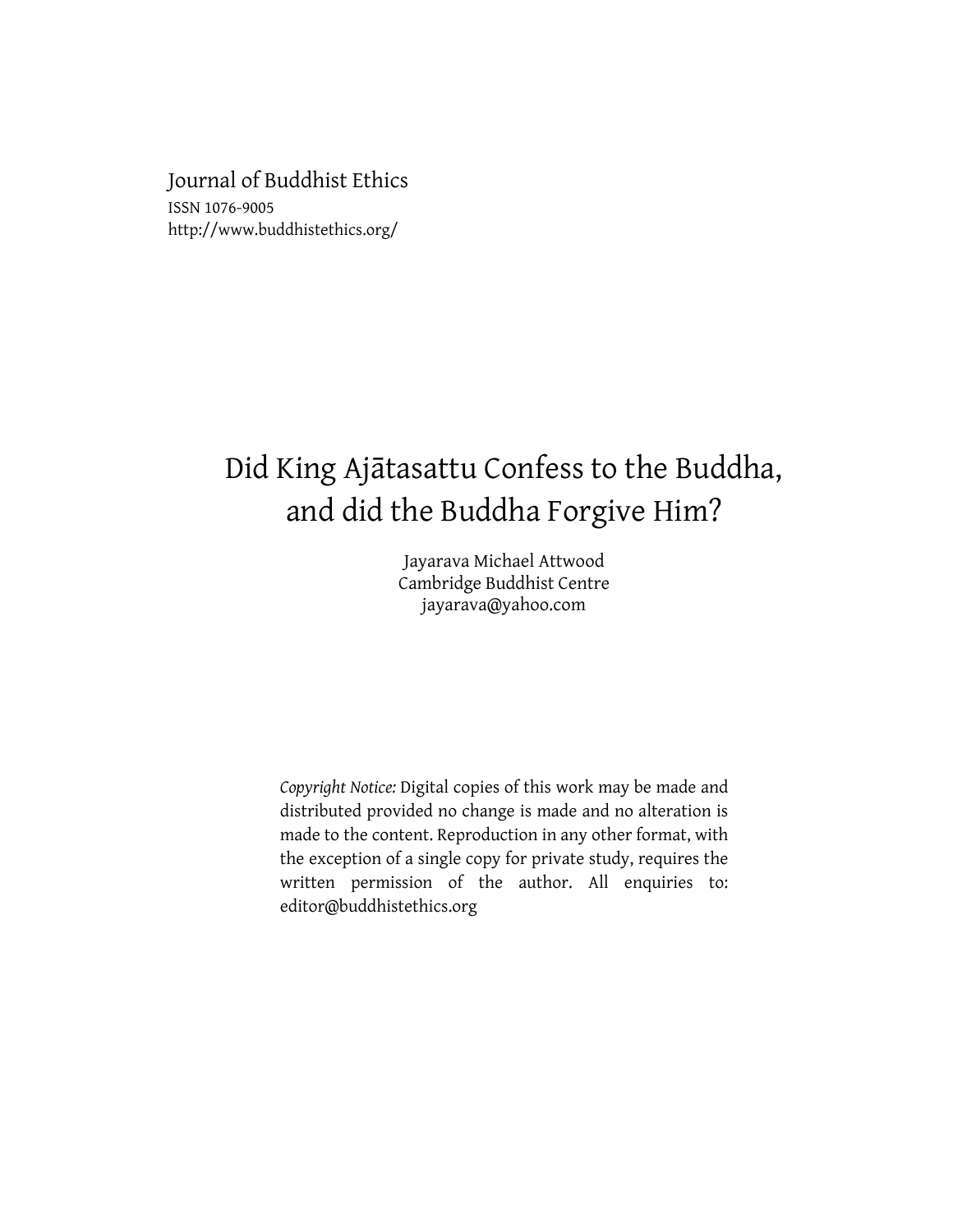## Did King Ajātasattu Confess to the Buddha, and did the Buddha Forgive Him?

Jayarava Michael Attwood \*

#### Abstract

Is it possible to counteract the consequences of a moral transgression by publicly acknowledging it? When he reveals to the Buddha that he has killed his father, King Ajātasattu is said to "*yathādhammaṃ paṭikaroti.*" This has been interpreted as "making amends," or as seeking (and receiving) "forgiveness" for his crime. Successfully translating this phrase into English requires that we reexamine etymology and dictionary definitions, question assumptions made by previous translators, and study the way that *yathādhammaṃ paṭikaroti* is used in context. We can better understand confession as a practice by locating it within the general Indian concern for ritual purity—ethicized by the Buddha—and showing that the early Buddhist doctrine of kamma allows for mitigation, though not eradication, of the consequences of actions under some circumstances.

 \* Cambridge Buddhist Centre. Email: jayarava@yahoo.com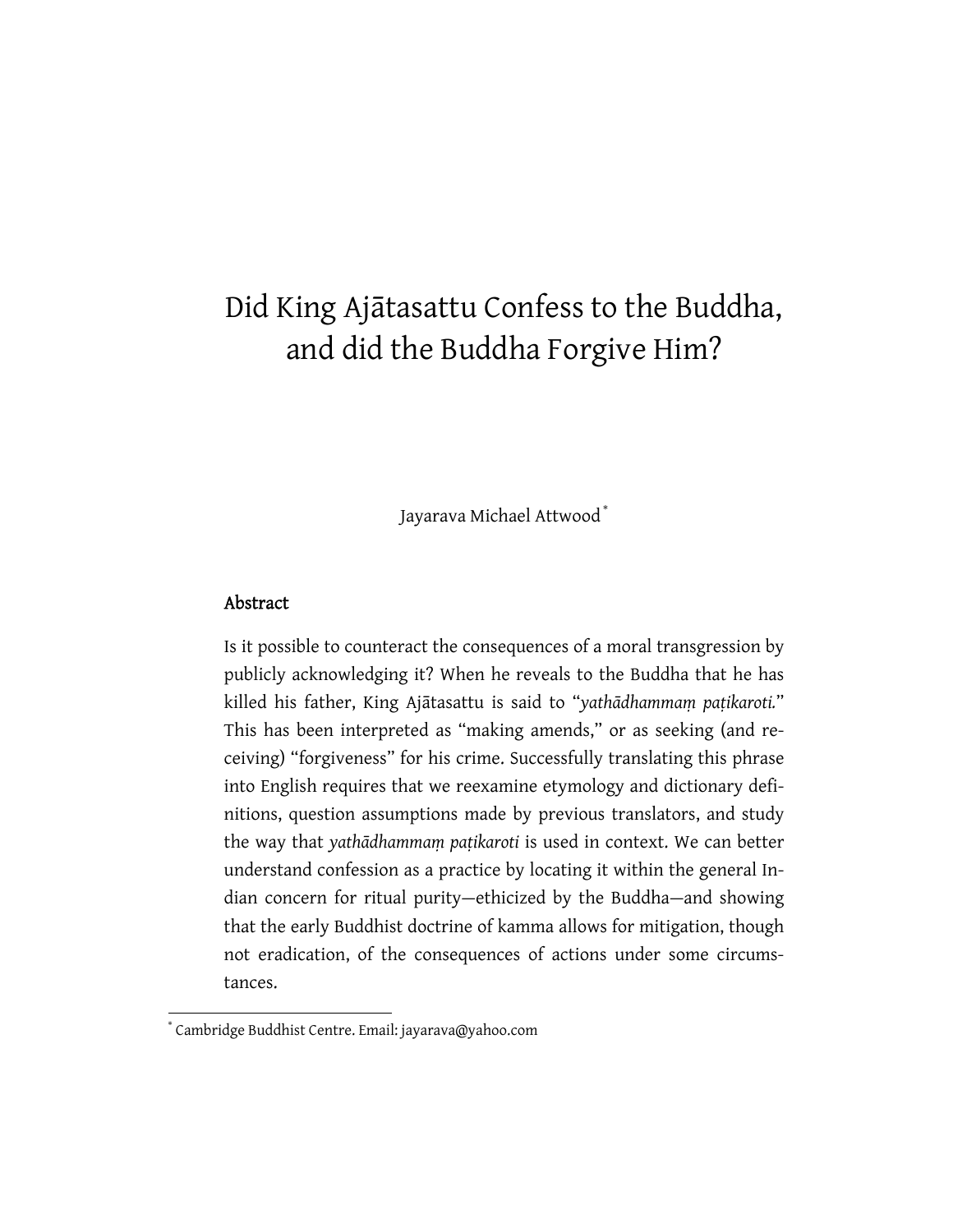### King Ajātasattu Meets the Buddha $^{\rm 1}$

The first meeting between the Buddha and the murderous King of Maghada provides the frame for the *Sāmaññaphala Sutta* (D 2). After a long *Dhamma* talk the king announces that he is going for refuge to the Buddha, the *Dhamma*, and the *Bhikkhu Sangha*. Then Ajātasattu tells the Buddha that he killed his father King Bimbisāra. The Buddha replies in Rhys Davids' translation:

Verily O King it was sin that overcame you while acting thus. But in as much as you look upon it as sin, and confess it according to what is right we accept your confession as to that. For that, O King, is the custom of the Noble Ones, that whosoever looks upon his faults as a fault and rightly confesses it, shall attain to selfrestraint in the future. (94-95)

Coming across this quotation in another paper was the starting point for this article. $2$  As sometimes happens with an early translation I was uncomfortable with the word "sin" and the quasi-biblical language, and so I turned to Walsh's translation to see what he made of it:

Indeed, King, transgression overcame you when you deprived your father, that good and just king, of his life. But since you have acknowledged the transgression and confessed it as is right, we will accept it. For he who acknowledges his transgression as such and confesses it for betterment in future, will grow in the noble discipline. (108)

These same words are put into many mouths throughout the Pāli Canon—it is a stock phrase or pericope. Both Rhys Davids and Walsh are translating as "confess-" the Pāli word "*paṭikaroti*." This is at odds with the *Pali English Dictionary* (*PED*) definition of the word, which suggests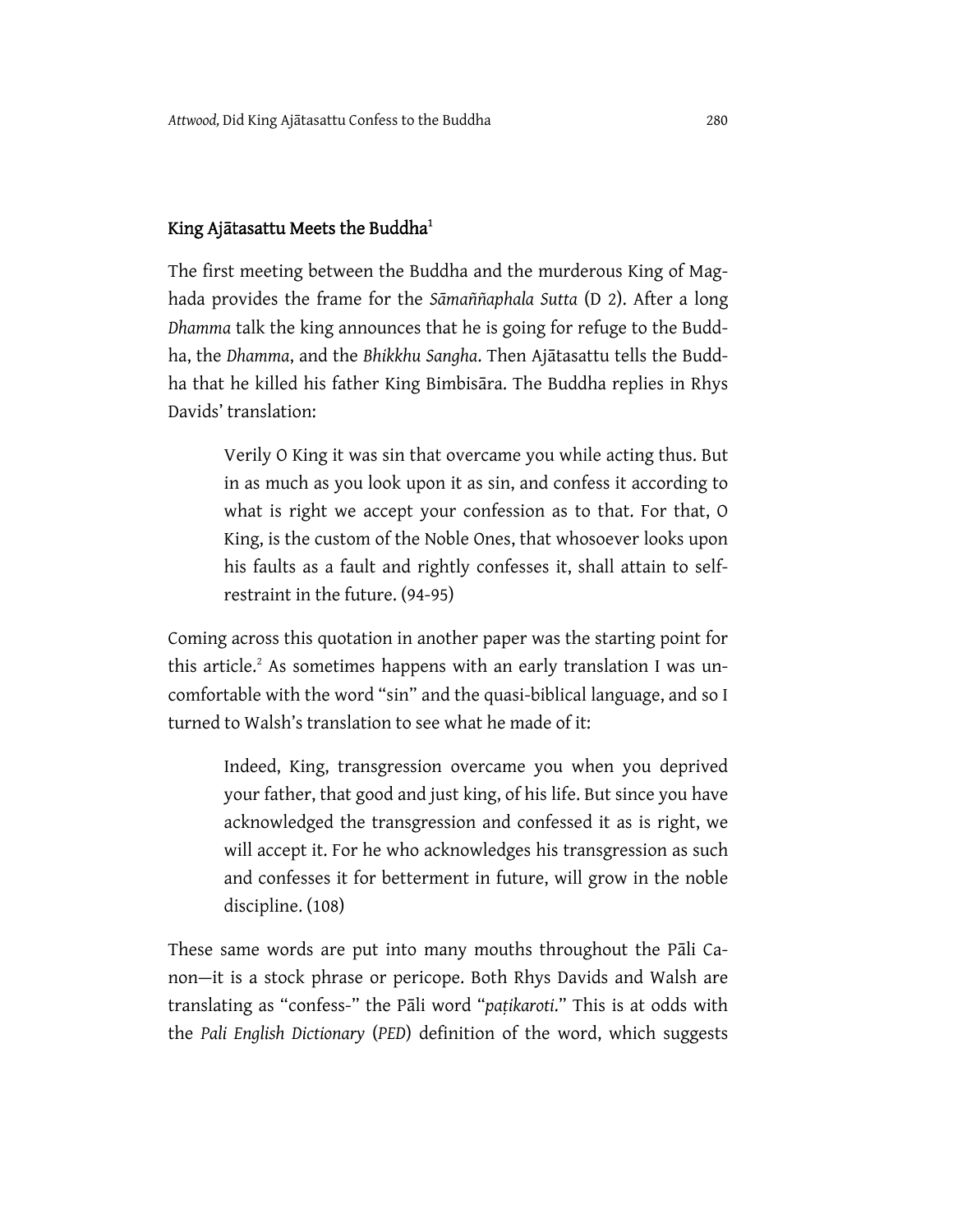that it means "to redress, repair, make amends for a sin, expiate." A further problem emerges from a translation of the *Sāmaññaphala Sutta* by Piya Tan, and Bhikkhu Ñāṇamoli's translation of this pericope as it occurs in the *Bhaddāli Sutta* (M 65), both of whom have the Buddha say: "we forgive you."

This article will seek to answer several questions:

- (1) Does Ajātasattu "confess" to the Buddha?
- (2) Does the word *paṭikaroti* mean "to make amends," "confess," or something else?
- (3) Does the Buddha forgive Ajātasattu?

In order to answer these questions my method will be to try to establish with the aid of dictionaries and commentaries what the text actually says, then to look at the way the words are used in context, and then to locate the issue in the wider context of Buddhist doctrine regarding actions and consequences. The result will be a reinterpretation of the passage. My interest is not simply philological, because I am also interested in the practical implications of this passage for Buddhists.

#### The Text

The pericope involves someone who confesses in the following terms:

*accayo maṃ, bhante, accagamā yathābālaṃ yathāmūḷhaṃ yathāakusalaṃ* [I did some fault]*. tassa me, bhante bhagavā accayaṃ accayato paṭiggaṇhātu āyatiṃ saṃvarāya.* 

The response, translated above as the Buddha's response to Ajātasattu, is: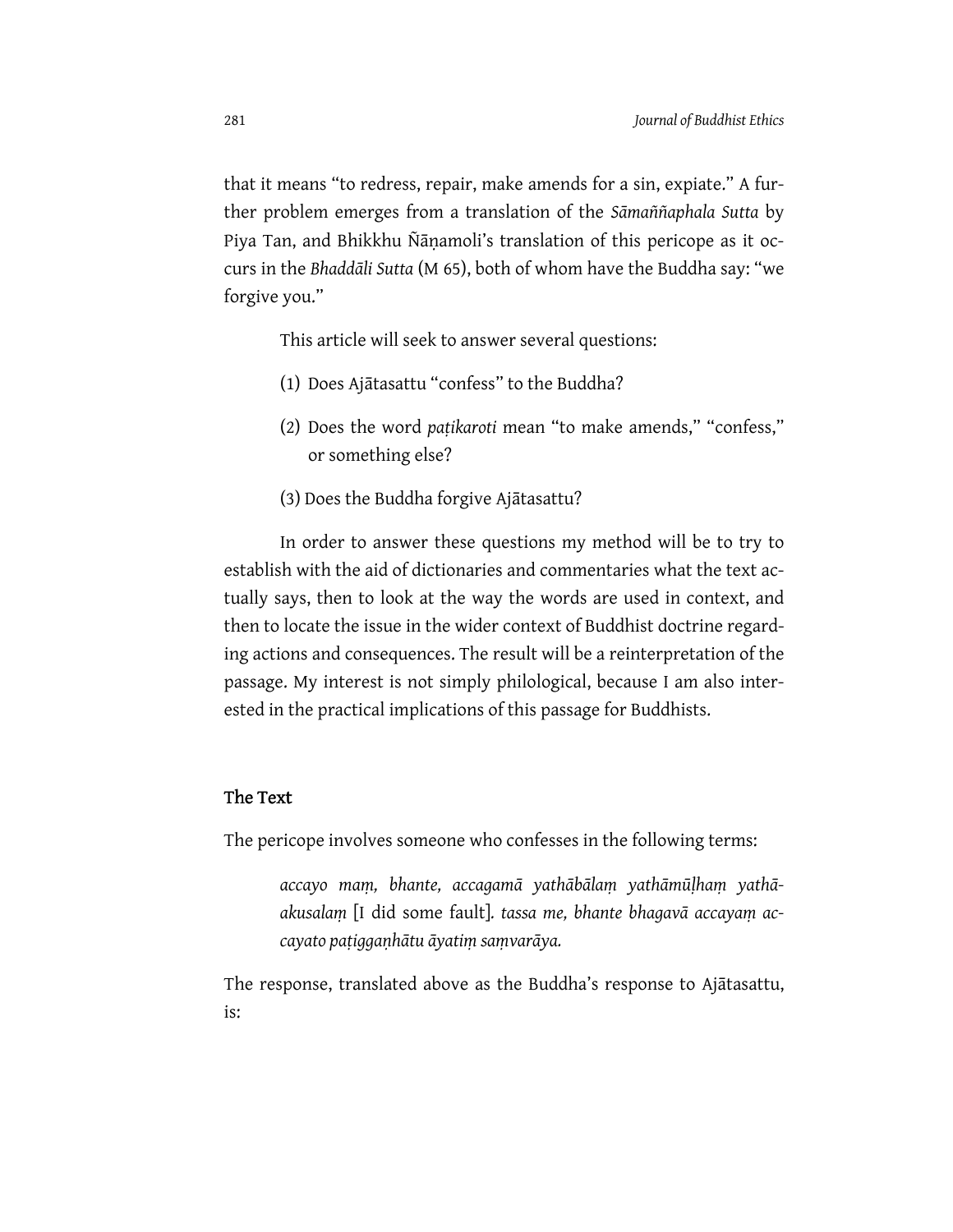*taggha tvaṃ* [person confessing] *accayo accagamā yathābālaṃ yathāmūḷhaṃ yathā-akusalaṃ, yaṃ tvaṃ* [acted in that way]*. yato ca kho tvaṃ,* [person confessing] *accayaṃ accayato disvā yathādhammaṃ paṭikarosi, tan te mayaṃ paṭiggaṇhāma. vuddhi h'esā* [person confessing] *ariyassa vinaye, yo accayaṃ accayato disvā yathādhammaṃ paṭikaroti, āyatiṃ saṃvaraṃ āpajjatī ti. (c.f. D i.85)* 

According to *PED,* the word *accayo* means "going on, or beyond." In the moral sphere, *accayo* is acting outside the established norms—so "transgression" is quite a good translation. The same root occurs in *accagamā* meaning "overcome." The Pāli commentaries gloss *accayo* in this context as *aparādho:* "fault, offence, guilt" (DA i.237 = AA iv.174 = AA ii.353).

For *paṭiggaṇhāti PED* gives: "to receive, accept, take (up)." DA glosses *paṭiggaṇhāti* as *khamatu*, "be patient," "endure it," "forgive" (DA i.237 c.f. *PED* s.v. *khamati*). The translation as "forgive" is problematic as will be discussed below.

*Yathādhammaṃ* is an adverbial compound meaning "according to the law," i.e. lawfully. In a Buddhist context we could say it means "Dhammicly." *Yathādhammaṃ* is glossed by the Commentator as: "*yathādhammanti idha āpattito vuṭṭāya suddhante patiṭṭhahanto yathādhammaṃ karoti nāma—*'lawfully': it is called 'lawfully' because after abstaining from it and standing firm in purity he makes the offense lawful" (AA iii.216).<sup>3</sup> Although the commentary appears to make the offence lawful, which would be a contradiction in terms, we can read this as making the offender lawful.

It is with the word *paṭikaroti* that questions begin to emerge. I noted briefly above that the *PED* defines the word one way, the translators use it another, and yet my reading of the text suggests that neither quite match the context of the sutta. *Paṭikaroti* means, according to the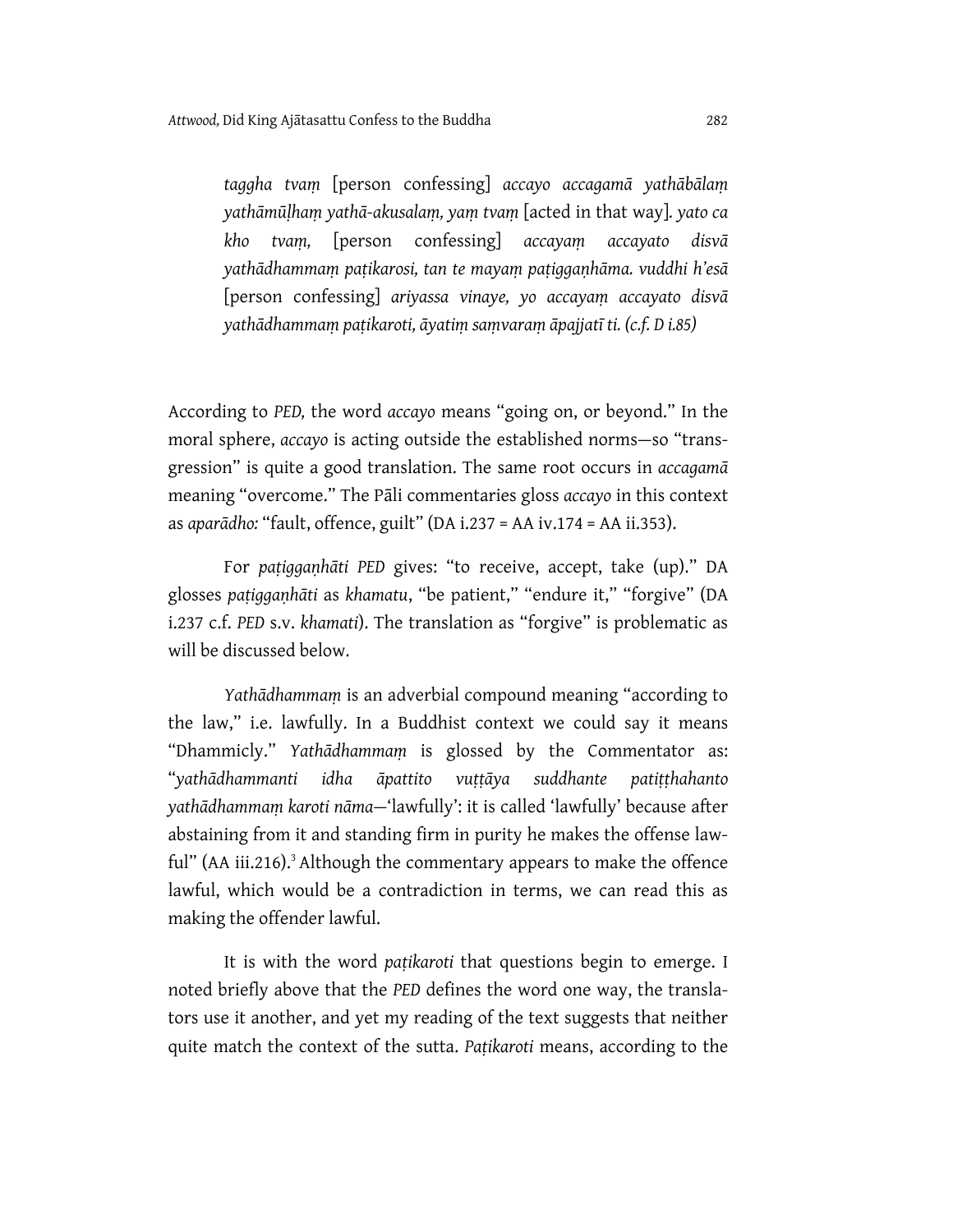*PED*: "1. to redress, repair, make amends for a sin, expiate; 2. to act against, provide for, beware, be cautious." *Paṭikaroti* combines the prefix *paṭi* with the verbal root *karoti*, which allows for a broad range of possible interpretations. Under *paṭi PED* has "direction prefix in well-defined meaning of 'back (to), against, towards, in opposition to, opposite.'" *PED* provides a large number of examples of words which use the *paṭi* prefix and follows it with several pages of stand-alone words, including *paṭikaroti*. *Karoti* comes from the same root as *karma* and has many shades of meaning including "to act, to perform, to make, do." So the combined force of the parts is "to act against," "to perform the opposite," or "to produce the opposite." A straightforward English equivalent would be "counteract." I would suggest that "unmake," "undo," or "obstruct" also fit on purely etymological grounds. So, incidentally, would "counterfeit": from *contre*- (against) + *facere* (to make). I did not find any occurrences of *paṭikaroti* where "provide for, beware, be cautious" seemed to fit the context, or were employed by other translators. Derret proposes, but does not justify, "render it up" as a translation of *paṭikaroti.* He says "*paṭikaroti (BHS pratikaroti)* means to work in accordance with what is expected, to redress, repair" (59). This definition is from Edgerton's *Dictionary of Buddhist Hybrid Sanskrit* (see s.v. *pratikaroti*). Derret does not appear to reference the *PED* or any other Pāli dictionary. I will adopt "counteract" as a working translation and discuss it below.

*Paṭikaroti* seldom appears without the adverb *yathādhammaṃ* and the Commentator frequently glosses the two together. For instance: "*Yathādhammaṃ paṭikarissatīti dhammānurūpaṃ paṭika-rissati, sāmaṇerabhūmiyaṃ ṭhassatīti attho—*'he will Dhammicly counteract [it]' means 'he will counteract [it] conforming to the *Dhamma*, he will stay at the level of the *s* $\bar{a}$ *manera*<sup>""</sup> (AA.iii.216),<sup>4</sup> that is to say that by counteracting a transgression he will not revert to being a layman. Similarly: "*yathādhammaṃ paṭikarotīti yathādhammo ṭhito, tathā karosi, khamāpesīti vuttaṃ hoti—*'Dhammicly counteracting' [means] you act so that the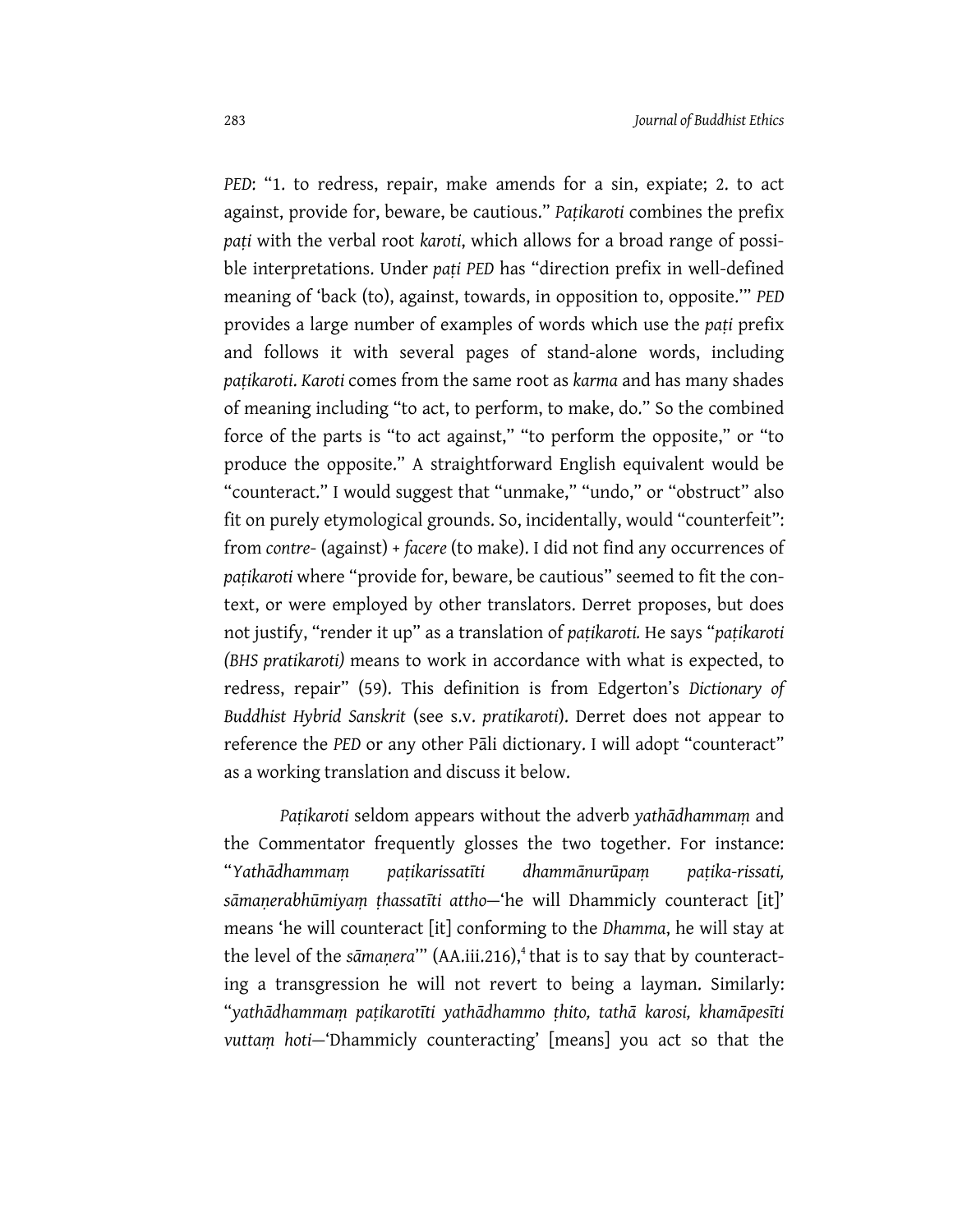*Dhamma* stands, that is to say 'you have allayed it'" (AA iv.174 = AA ii.353 and MA iii.152 with *tatheva* for *tathā*). *Khamāpesi* is from *khamāpeti*, the causative of *khamati* meaning "patience, endurance, forgiveness" (*PED*). There seems to be a deliberate contrast between the offence carried out *yathābālaṃ yathāmūḷhaṃ yathā-akusalaṃ*—foolishly, confusedly, unskillfully—and the action of the verb *paṭikaroti* that is *yathādhammaṃ* lawfully or Dhammicly.<sup>5</sup> Occurrences of our pericope, and commentary on it, make up the vast majority of uses of this sense of the word *paṭikaroti*.

#### Confessing

Even a superficial reading of the *Sāmaññaphala Sutta* shows that Ajātasattu is *confessing* when he reveals that he has murdered his father. While there is a potential confusion with the way the word is used in other religious contexts, the parallel with a judicial sphere is obvious. However, Rhys Davids' choice of "confess" to translate *paṭikaroti,* which is followed by Walsh, can hardly be correct if we accept the dictionary definition that Rhys Davids co-authored. Accordingly, several translators such as Bhikkhus Bodhi (56) and Thanissaro have followed *PED* and translated it as "made amends." But it is not obvious that the king has done anything which we would recognize as "making amends." He reveals his crime to the Buddha, but he does nothing about it. Indeed, he is in a hurry to get back to the business of ruling his kingdom and rushes off. "Amends," according to the *Concise Oxford English Dictionary*, means to "compensate or make up for," comes from the Old French *amendes* "penalties, fine," and is the plural of *amende* "reparation." We find similar definitions for the other translations suggested by the *PED* for *paṭikaroti.*  Anticipating the following section, I can say that in no occurrence of our pericope do any of the actors appear to make amends for their transgressions.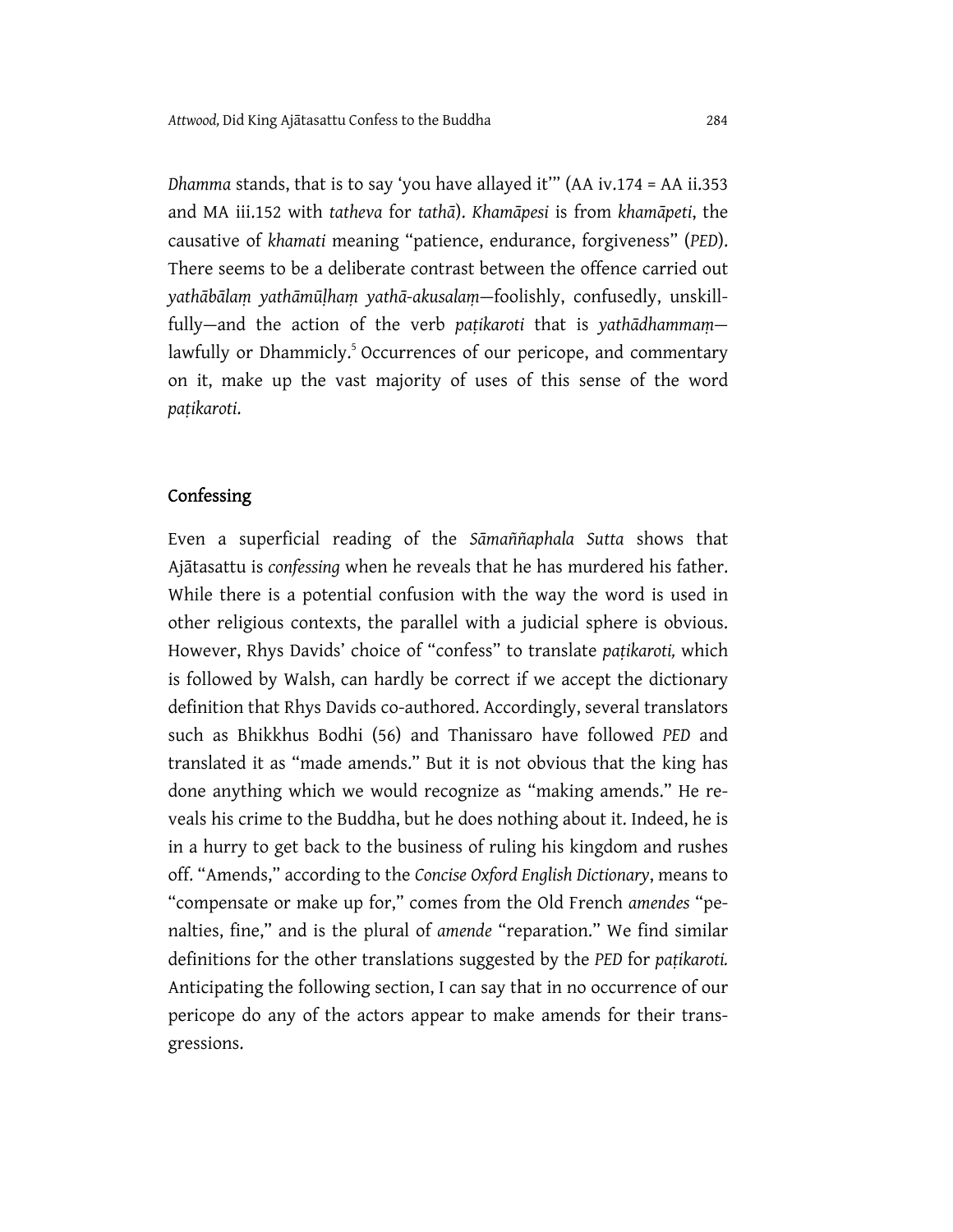A further question arises here. What would it mean to *make amends* in a Buddhist context in any case? As Richard Gombrich says, "Theravāda Buddhism knows no penances. If you have done, said, or thought a wrong, doctrine says, nothing can simply cancel that out" (*Theravāda* 108). I will return to this question.

The first of my questions can be answered in the affirmative: yes, Ajātasattu does confess to the Buddha. However, having answered no to the question "does he makes amends" we have a supplementary question because he *does* something—*paṭikaroti* is a verb*—*but what does he do? Indeed, since the pericope occurs a number of times what do any of our actors do when they *paṭikaroti*?

#### Other Occurrences of the Pericope

I have found thirteen occurrences of the pericope quite evenly distributed through the Pāli *Nikāyas* and *Vinaya*. 6 In addition, there are a number of commentarial passages that either gloss the pericope or terms from it, or use the pericope when commenting on some unrelated passage.

Of the people confessing there are a range of life styles represented. Ajātasattu is a king, of course, and three others are lay people: a woman, the Licchavi Vaḍḍha, and an assassin (Vin iv.18-19, Vin ii.124, Vin ii.192). Three are wanderers from other sects: Susīma (accompanied by his followers), Kassapa, and Nigrodha (Vin iv.18-19, Vin ii.124, Vin ii.192). One, Pukkusāti, is apparently a *sāmaṇera* since he professes to having gone forth under the Bhagavā, but at the end of the *Dhātuvibhanga Sutta* asks the Buddha for "full admission" (M iii.247). Four instances involve a *bhikkhu* or group of *bhikkhus*: Bhaṇḍa and Abhiñjika, "a *bhikkhu,*" Bhaddāli, and "some *bhikkhus*" (S ii.205, A iv.373, M i.440, Vin i.315). Finally, one is an unnamed *bhikkhunī* (A ii.146). These cover most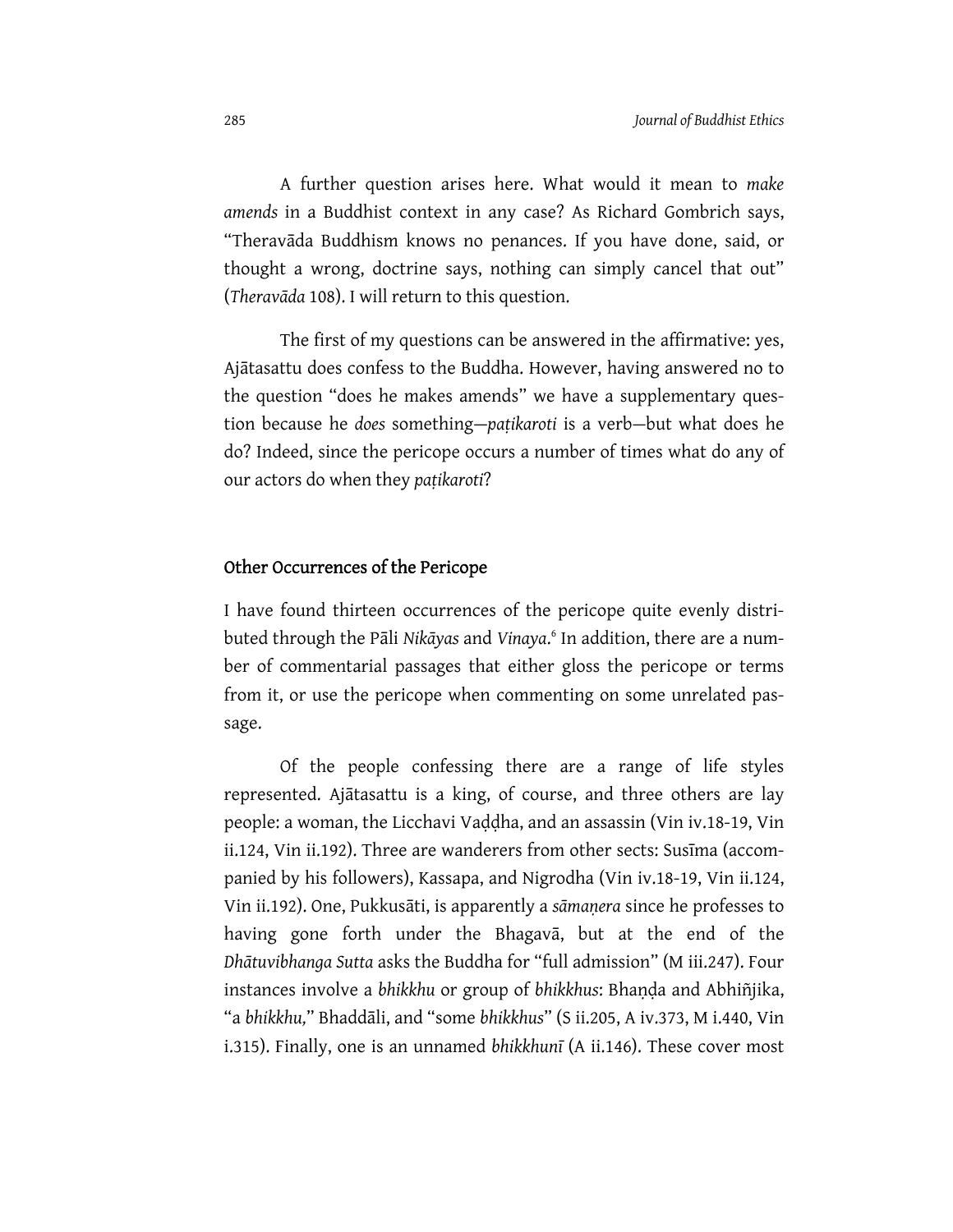of the traditional lifestyles, a fact that will be important for a general discussion of confession that follows.

In all but two cases, the confession is delivered to the Buddha. A *bhikkhunī* confessed to Ānanda, and a laywoman confessed to Anuruddha (A ii.146, Vin iv.18-19).

The kinds of offences confessed to in these texts are equally broad. As well as Ajātasattu's familiar patricide, there is a would-be assassin, paid by Devadatta and the then-Prince Ajātasattu, to kill the Buddha. The assassin is unable to fulfill his commission once he is in the Buddha's presence. The Buddha refers to him as *āvuso,* friend, and after he confesses, sends him safely on his way (Vin ii.192). Note that this earlier crime is not confessed by Ajātasattu when he meets the Buddha. These are the most serious of the offences from our point of view. There are two rather stereotypical instances of attempted seduction of *bhikkhus*. "A *bhikkhuni*" pretends to be ill in order to get Ānanda to come and see her. However, after hearing the *Dhamma* talk that is traditionally given to the ill person, she realizes her error and confesses to Ānanda (A ii.146). Anuruddha is the target of an anonymous laywoman, but he proves impervious to her charms even though he sleeps in the same room as her. She realizes her error, confesses, and returns to her traditional role of serving him food, and he offers her a *Dhamma* talk (Vin iv.18-19). From a *Vinaya* point of view these were potentially serious situations for the *bhikkhus* as sexual intercourse is a *pārājika* offence entailing expulsion from the order.<sup>7</sup>

The wanderers who appear are also stereotypical. Susīma and his followers only go forth under the Buddha in order to get alms, robes, and shelter. It is only after realizing that the Buddha and his Arahant disciples really are Awakened that Susīma confesses to "going forth as a thief of the *Dhamma*" [*dhammatthenako pabbajito*] (SN ii.128). The wanderer Kassapa hears a *Dhamma* talk on ethics but thinks to himself "this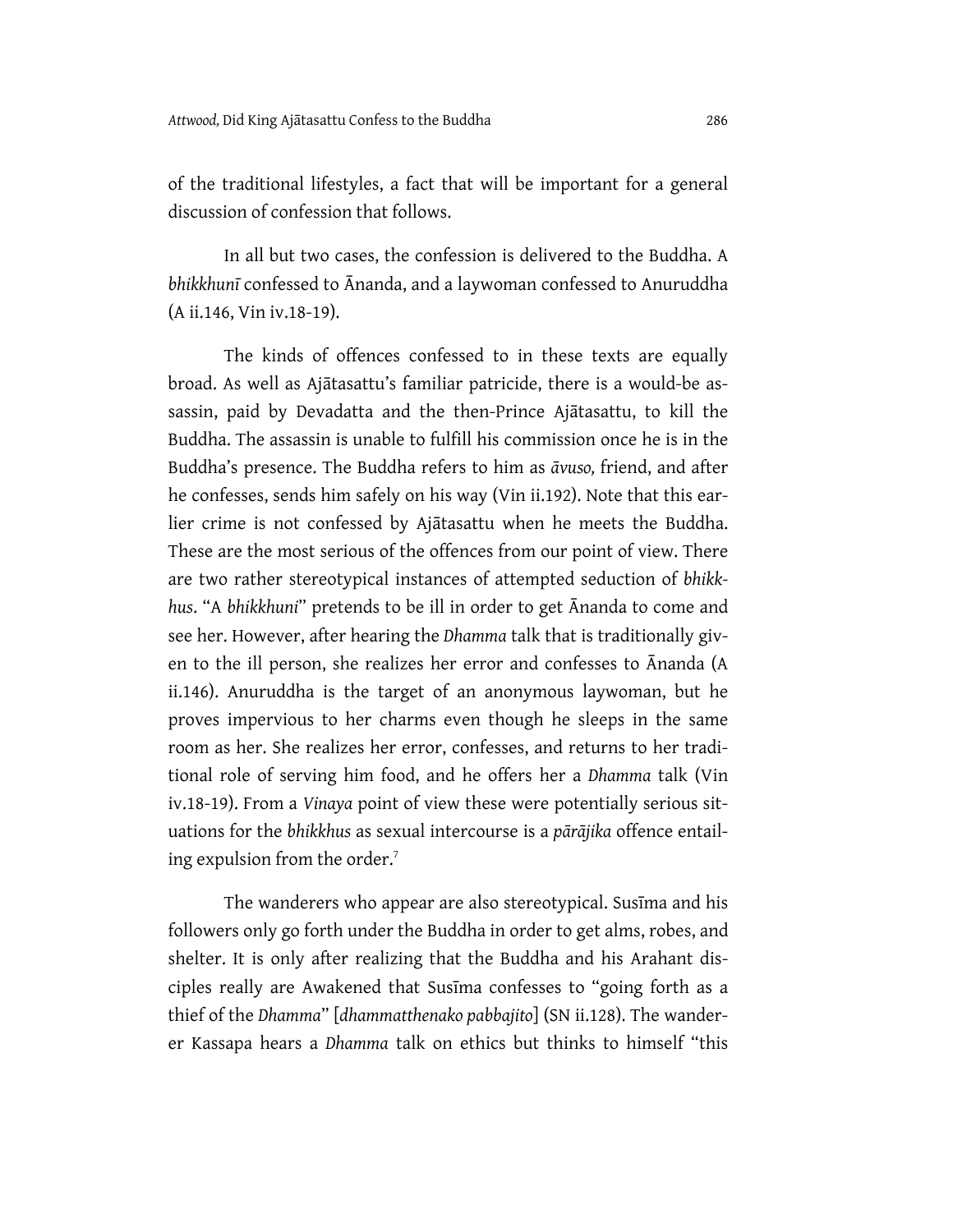*samaṇa* is too scrupulous" [*adhisallikhatevāyaṃ samaṇo*]. However, he spontaneously realizes his error and seeks out the Buddha to confess it (A i.238). The wanderer Nigrodha, a practitioner of severe austerities, possibly a Jain, boasts to the householder Sandhāna "if the ascetic Gotama were to come to this assembly we would baffle him with a single question, we would knock him over like an empty pot" (Walsh 386). However, when they meet the Buddha exposes the weaknesses of severe asceticism and leaves Nigrodha silent and despondent. On further questioning Nigrodha confesses that he spoke badly of the Buddha (D iii.55), but (and this is a crucial point) he and his followers do not go for refuge to the Buddha. In fact, "they sat silent and upset, their shoulders drooped, they hung their heads and sat there downcast and bewildered, so possessed were their minds by Māra" (Walsh 394). Despite the failure to respond positively Walsh still translates *paṭikaroti* here as "make amends."8 As this example alone makes clear, the pericope is applied with variable skill to these stories.

Two of the confessions involve a false accusation. Firstly, "a *bhikkhu*" falsely accuses Sāriputta of offending him and then setting out on a journey without apologizing first (A iv.377). The Sangha are called together and the charges made public. Sāriputta does not respond directly but gives a series of images of his moral perfection. Eventually, the accusing *bhikkhu* relents and confesses the false accusation. The Buddha then asks Sāriputta to "pardon" (*khama*) the man before his head splits into seven pieces, which Sāriputta does. The second false accusation occurs when the Licchavi Vaḍḍha is convinced by two wicked *bhikkhus* to accuse Dabba the Mallian of seducing his wife. When it is brought before the Buddha it is Dabba, proclaiming his innocence, who has more credibility, and Vaḍḍha confesses. His punishment is that his bowl is turned upside down and he cannot eat with the *bhikkhus* (A iv.377).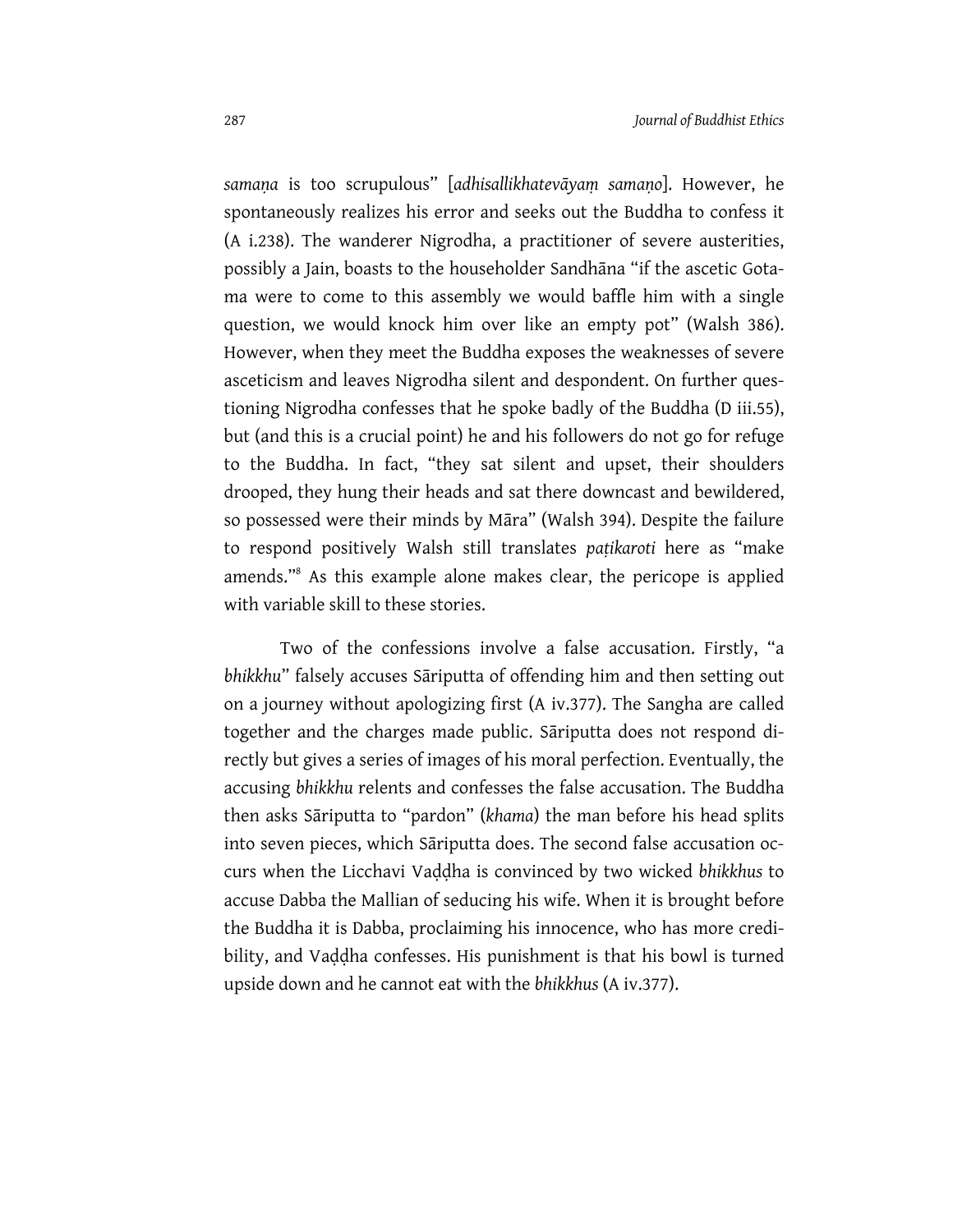There are some interesting features in this last passage which deserve a brief digression. Firstly, the passage implies that Vaḍḍha, a layman, has a bowl and eats with the *bhikkhus*. Horner objects to this: "a layman certainly would have had no begging bowl that could have been, literally, turned upside down" (v.5, 173, n.1). Secondly, the Buddha addresses Vaḍḍha as *āvuso* and this causes Horner to observe that this is "odd for a layman" (however, c.f. the incident mentioned previously, where the Buddha addressed his would-be assassin as *āvuso*). Horner questions whether it is the Buddha speaking at all (v.5, 175, n.1). Regarding this objection we can say that inasmuch as Vaḍḍha confesses to "bhante," and that just prior to the confession he and Sāriputta approached the Buddha, there appears to be no reason to doubt that Vaḍḍha is addressing the Buddha. These comments from Horner bring to mind some of Greg Schopen's observations of Buddhologists who give precedence to received tradition over evidence. For instance, after highlighting the formal and literary nature of scriptural texts, whose purpose he says is almost never historical, he says that

scholars of Indian Buddhism have taken canonical monastic rules and formal literary descriptions of the monastic ideal preserved in very late manuscripts and treated them as if they were accurate reflections of the religious life and career of actual practicing Buddhist monks in India. (5-6)

It would be interesting to see whether other laymen are portrayed as having a begging bowl, but we might not look if we believed it to be impossible. In science, a single counter-example is enough to at least cast doubt on a hypothesis, if not render it invalid. Given that we know that the Pāli texts were edited by Theravādin *bhikkhus* to conform to their ideal, the survival of a reference such as this should be of some interest.

Returning to our survey of the use of the pericope, we come to two *bhikkhus* who are being competitive in regard to their learning and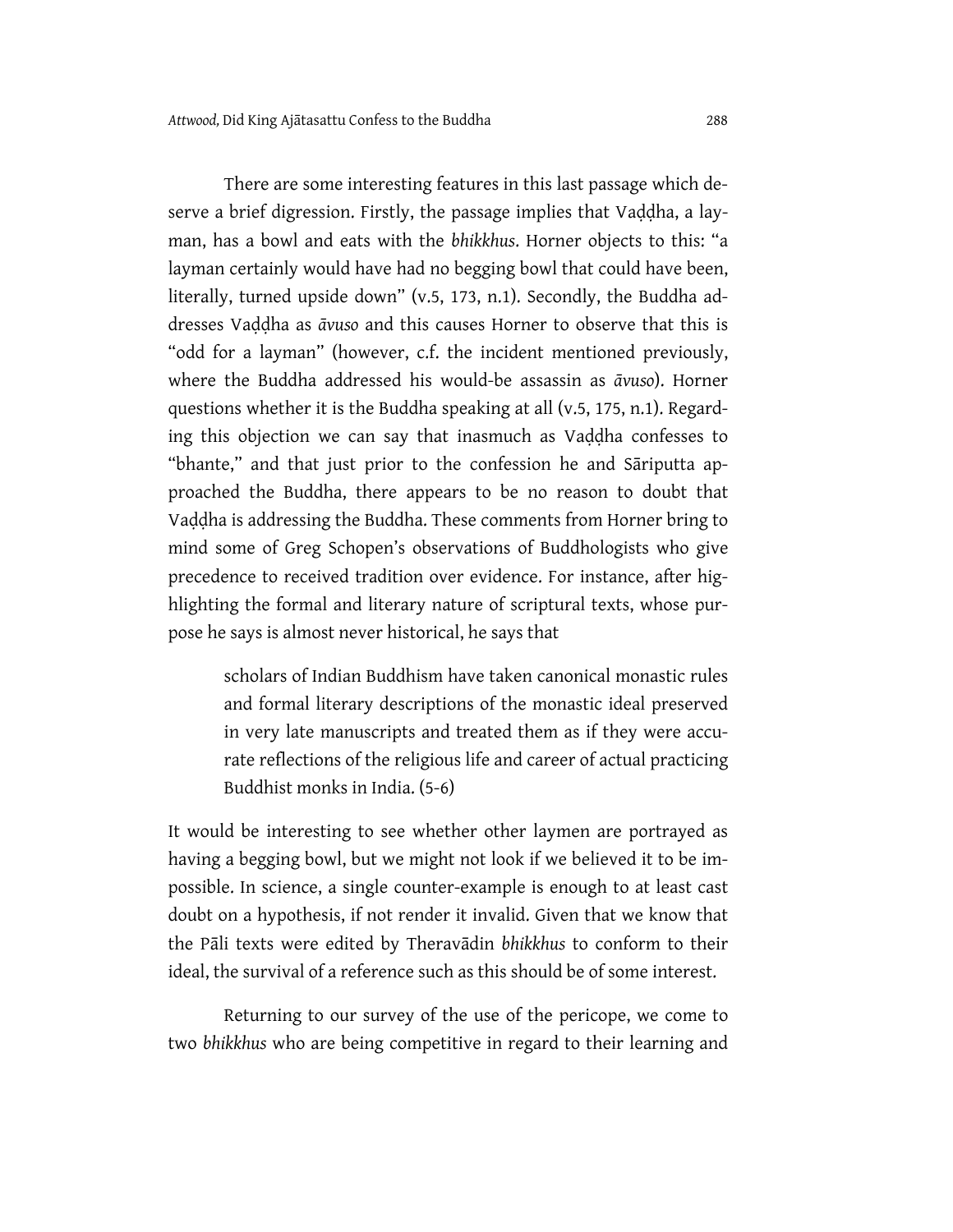oratory skill. The Buddha rebukes them for this and they immediately offer their confession (S ii.205).

The last three confessions all relate to aspects of monastic protocol. Pukkusāti is spending the night in a shelter with another *samaṇa*. After hearing a talk from this man he realizes it is none other than the Buddha himself, of whom he is a disciple, but whom he has never met before. He confesses to having called the Buddha *āvuso*—friend—when, according to protocol, he should have addressed him as *bhante*—sir (M iii.247). When the Buddha accepts his confession, Pukkusāti asks for the "full admission" or *upasampadā*, indicating that although he had gone forth he was still only a *sāmaṇera*. The *bhikkhu* Kassapagotta is in the habit of pampering *bhikkhus* when they first arrive at his hermitage. A group of *bhikkhus* arrives, and after they have settled in he ceases pampering them. They accuse him of not looking after them properly, and after he refuses to acknowledge this accusation they suspend him from the Sangha. He goes to the Buddha for advice and the Buddha tells him in no uncertain terms that his suspension was wrong. Later, the Buddha catches up with the *bhikkhus* who suspended Kassapagotta and rebukes them. They confess this as a transgression (Vin i.315).

The last confession has a very interesting feature. Bhaddāli is a rather reluctant and inattentive *bhikkhu*. The Buddha decrees that they will eat only one meal a day. Bhaddāli is not happy about this and even when the Buddha tells him he may eat half his meal at the time and half later on he still feels unable to comply. As a result, he avoids the Buddha for the entire three months of a rains retreat. At the end of the retreat, his companions encourage Bhaddāli to go and talk to the Buddha. He does this and confesses his public declaration of being unwilling to undertake the training (*sikkhaṃ samādiyamāne anussāhaṃ pavedesiṃ*) and asks the Buddha to accept (*paṭiggaṇhatu*) this confession (M i.440). However (and this is the only time this happens in the texts), the Buddha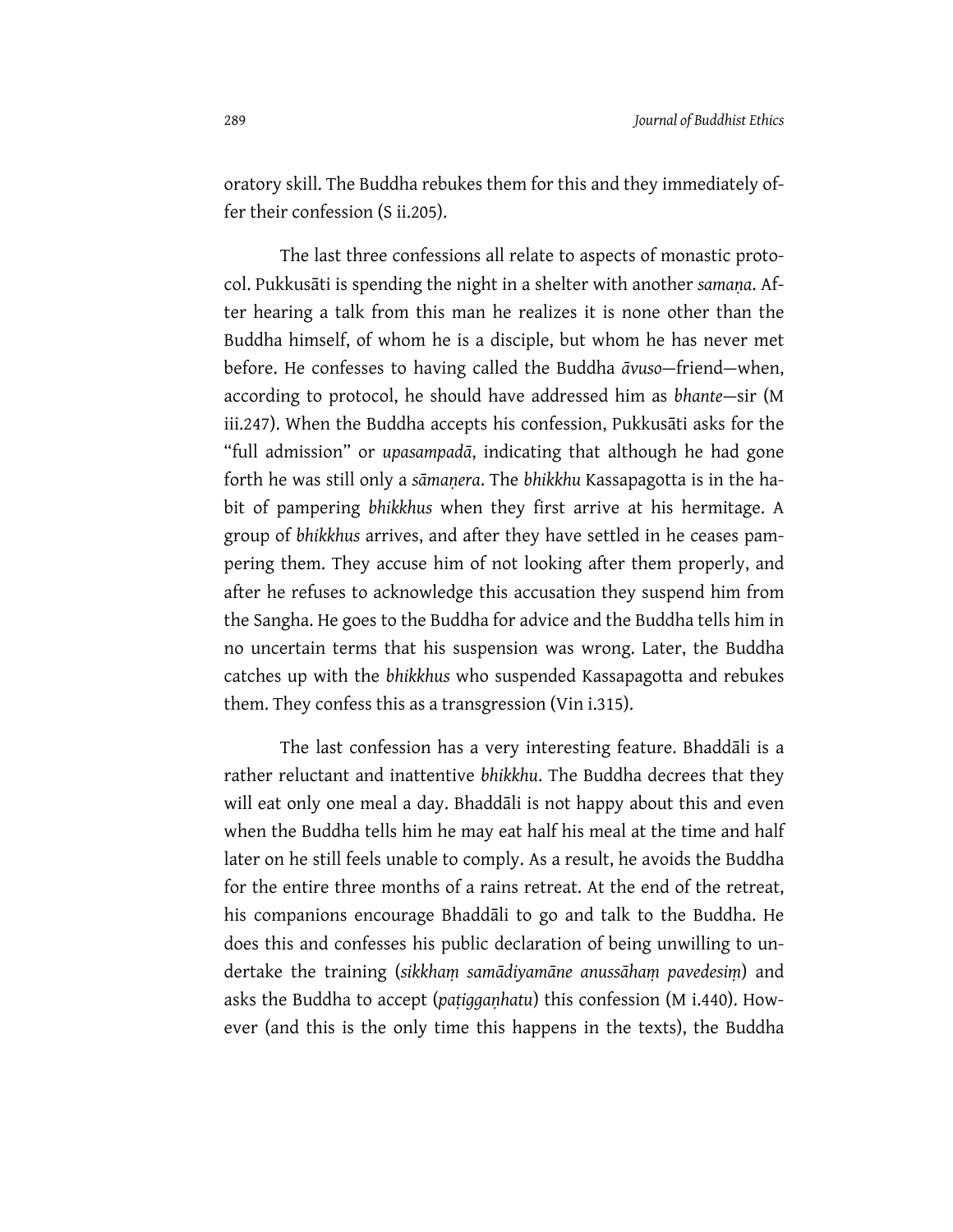does not immediately accept his confession, and spells out five ways in which Bhaddāli has failed to understand the importance of his teaching. Bhaddāli once again confesses his transgression, and asks for the Buddha's acceptance. This time the Buddha rebukes Bhaddāli by pointing out that his teachings do not ask unreasonable things of the *bhikkhus*. The Buddha is quite stern at this point. He says "*nanu tvaṃ, bhaddāli, tasmiṃ samaye ritto tuccho aparaddho"ti*?—weren't you, Bhaddāli, at that time an empty, vain, failure?" (ibid.). Bhaddāli, forced to agree, confesses a third time. This time the Buddha accepts the confession, but gives Bhaddāli a talk about fulfilling the training, about how the Sangha deals with recidivists, and finally likens Bhaddāli to a young colt who needs gentle but firm handling. This last is somewhat ironic, as the Buddha says that he has known him for a long time and it is therefore unlikely that Bhaddāli is very young. This unwillingness to accept an insincere confession will be important when we consider confession more generally.

#### Making Amends

In all of these episodes, across social groups and classes, for a range of wrongs, and scattered throughout the canon, I can see no example of anyone making amends, redressing a wrong, or expiating a sin as I understand those words and concepts. In the Brahminical tradition, expiation was specific. The *Manusmṛti*, for instance, spells out in some detail the pr*āyaścitti*,<sup>9</sup> restoration or expiation for any number of ritually polluting transgressions. "These expiations consisted of acts of charity and purification, vows of fasting and continence, and performance of rituals and recitation with subsequent societal acceptance of such acts" (Beck 81).

Tellingly, the text itself does not seem to understand Ajātasattu as having made amends, at least not effectively. After Ajātasattu leaves, the Buddha says to the *bhikkhus* "the king is wounded (*khatāyaṃ*), and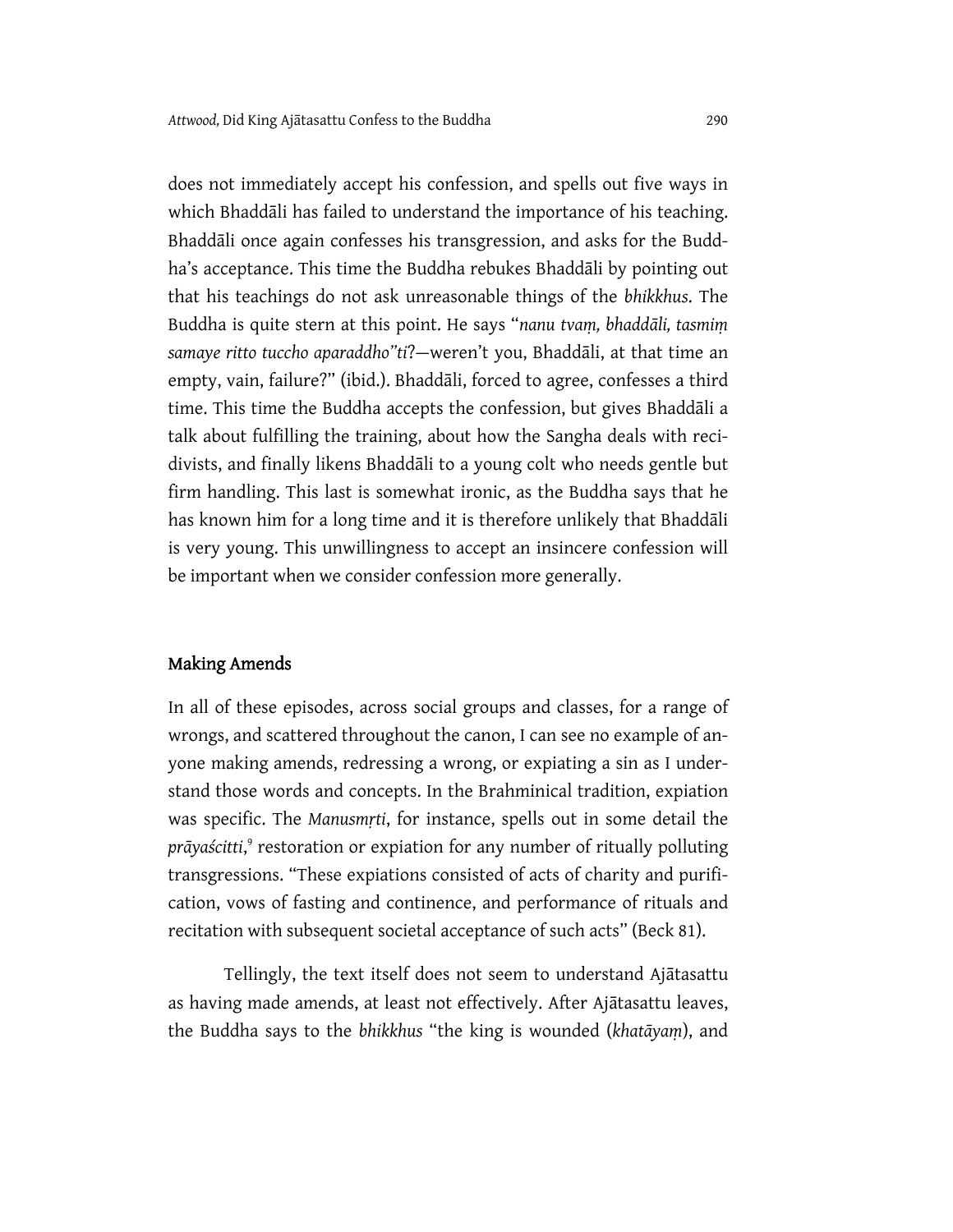done for (*upahatāyaṃ*)" (D i.86). Had Ajātasattu not killed his father he would have attained the *dhammacakkhu* after hearing the *Dhamma* discourse. What's more, patricide is one the five actions which result in immediate rebirth in hell after death. The patricide is said to be *atekiccha*: "incurable" or "unpardonable" (see for example A iii.146).

A strong suspicion regarding Ajātasattu's case has become a firm conviction: we cannot follow the *PED* in translating *paṭikaroti*. If it does not mean "make amends" and it does not mean "confess," then what does it mean? I've suggested "counteract" as a provisional translation on etymological grounds, and perhaps the simplest approach is to retain this value-neutral term and see if it makes sense in the context. We must now attempt to answer two further questions: what would counteracting a transgression mean in a Buddhist context, and would confession accomplish this? Answering these questions will require us to broaden the discussion to take in Buddhist confession more generally. We will also need to consider the doctrine of kamma and whether any mitigation of it is possible.

#### Return to Ethical Purity

Previous studies of confession have tended to focus on monastic practice. This is perhaps not surprising given the prominence of the *pātimokkha* ceremony for monastics. Havens and Braun, for instance, both treat the cases they identify from our list as being special cases of the monastic confession, or subsidiary to it. However, in occurrences of the pericope I have found that many of the people confessing are not monastics, and in some cases are not even Buddhists. In the monastic context, prior to the recitation of the *pātimokkha* a *bhikkhu* having fallen into error (*āpattiṃ āpanno*) should approach another *bhikkhu* and say: "*ahaṃ āvuso itthannāmaṃ āpattiṃ āpanno, taṃ paṭidesemīti*—I, friend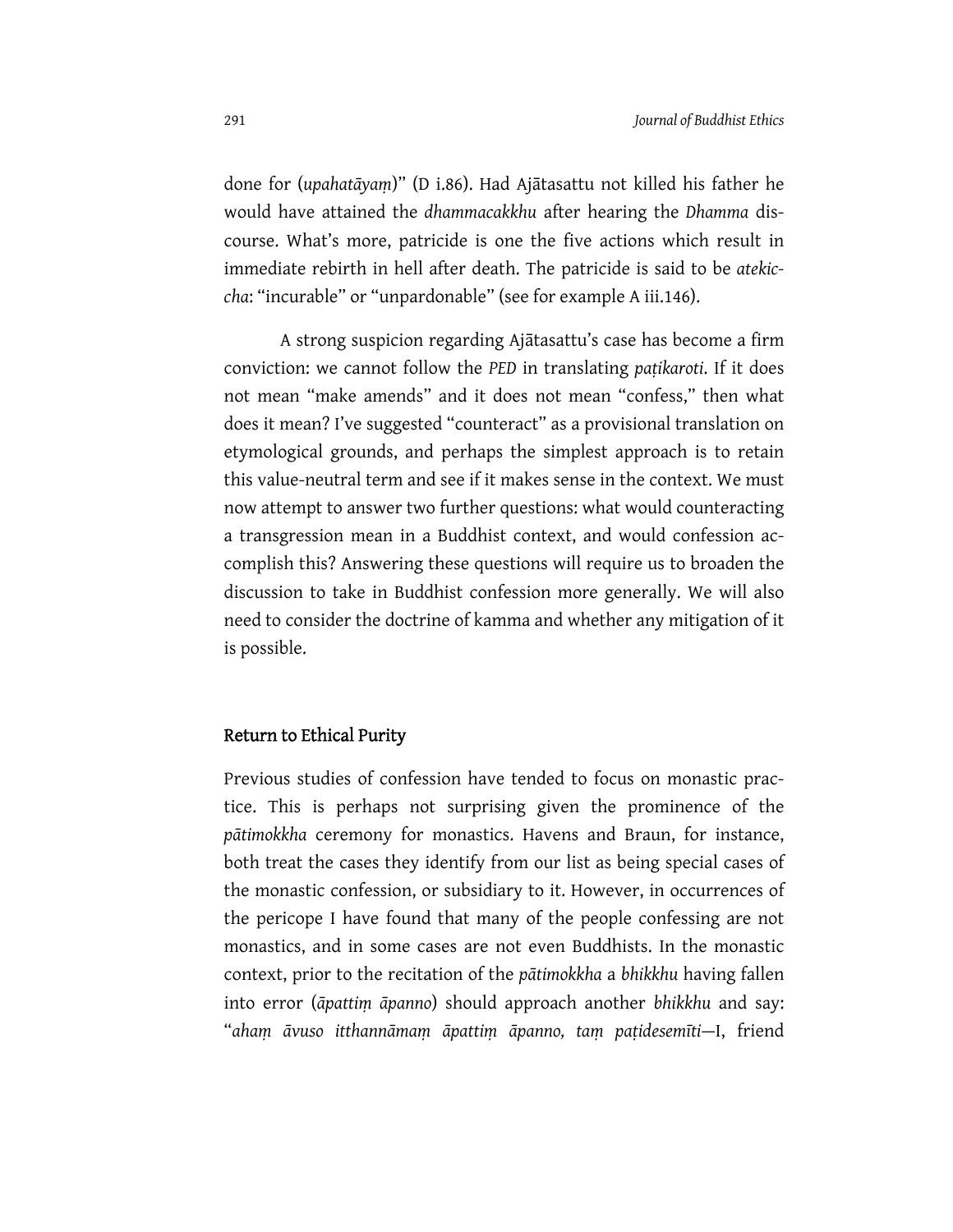[name], have fallen into an error and confess it."<sup>10</sup> The friend replies "*passasi*?—do you see it?" The wrong doer says "*āma passāmi*—yes I see it." And the friend ends with "*āyatim saṃvareyyāsi*—you should restrain yourself in future" (Vin i.126). After this he is considered morally pure and able to participate in the reciting of the *pātimokkha*. Comparing this formula for confession, we can see that the feature that sets it apart from our pericope is just this phrase "*yathādhammaṃ paṭikaroti"* which is absent in the *pātimokkha* ceremony.

*Pātimokkha* is both the set of rules followed by *bhikkhus* and *bhikkhunis* and the ceremony of reciting those rules after confessing any transgression of them. Gombrich argues that the original metaphor for the *pātimokkha* ceremony is a medical one that indicates the purging of impurities through confession producing a return to "health" (*Pātimokkha* 5).11 Gombrich also briefly discusses the Jain practice of confession. The word for confession in Ardha-Magadhi is *paḍikkamaṇa*. 12 According to Gombrich, this means "retracing one's steps," and, "the idea is that by confessing the fault one goes back to where one was before one deviated; one gets back on track, so to speak" (*Pātimokkha* 5). This resonates with what we observe in Buddhist *suttas.* While they do not make amends it is clear that the people confessing are experiencing remorse and make a resolve not to repeat the same actions. In several cases, they explicitly return to the behavioral norm expected of them—for instance, offering food, rather than sex, to a *bhikkhu*. The request for acceptance is "*āyatiṃ saṃvarāya*" for the purpose of future restraint.

There is a parallel here with the *Manusmṛti* and in the *Dharmasūtras*. In these texts the Brahminical focus has moved away from the correct performance of sacrificial rituals to a concern with ritual purity. The *Manusmṛti* says: "A man who fails to perform a prescribed act, or commits a disapproved act, or becomes addicted to sensory objects, should perform a restoration [*prāyaścitti*]" (Doniger and Smith 255 = *Ma-*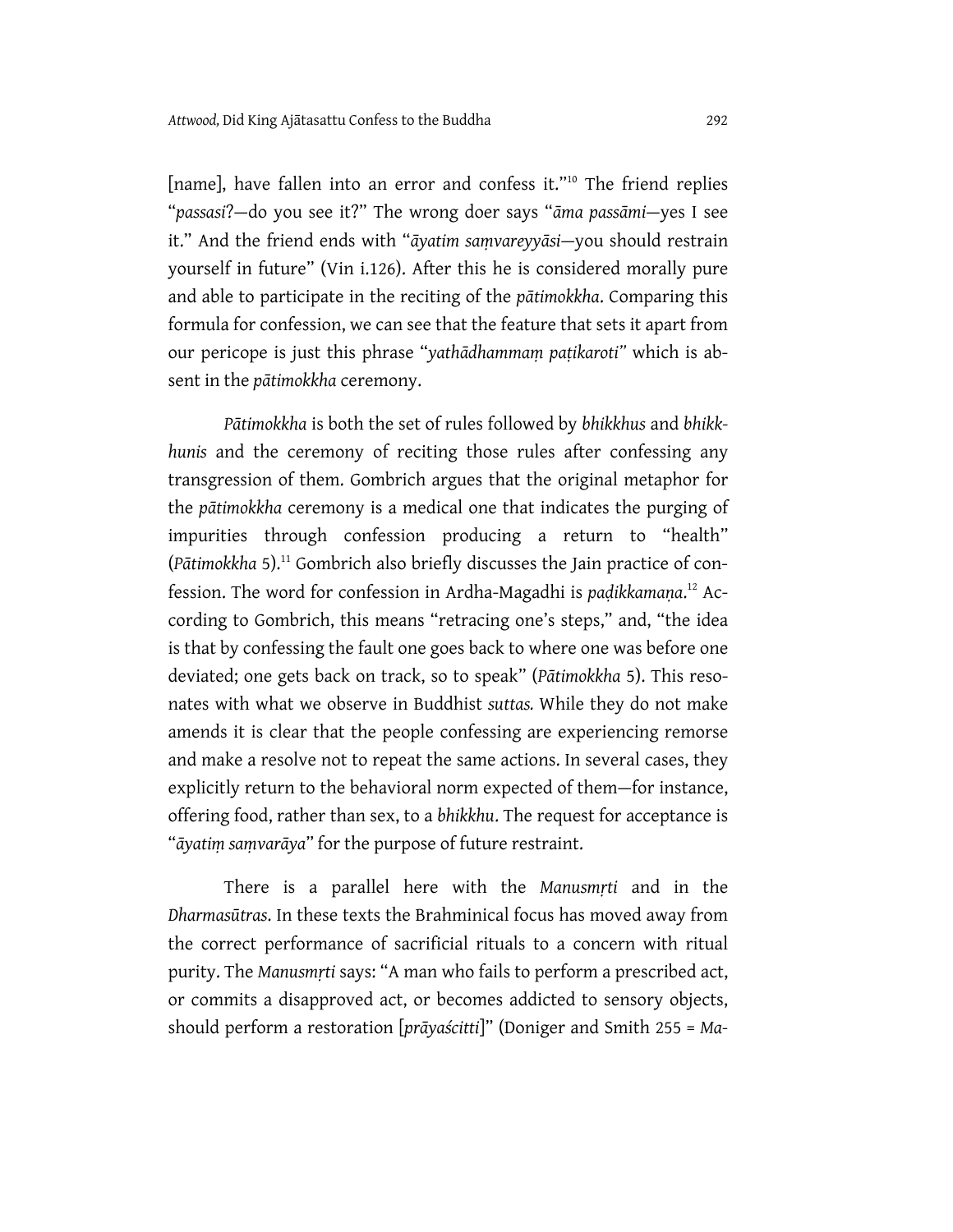*nuS* 11.44.), i.e., perform a series of ritual actions designed to return him to a state of purity. Olivelle emphasizes that the concern of the *Dharmasūtras* is not purity per se, but with recovering lost purity, *returning* to purity. Although the dates of these texts are very uncertain, their beginnings seem to predate the Buddha. Olivelle gives 600 B.C.E. to 200 C.E. as a likely range for the date of their composition (214). Indeed, the Pāli canon portrays Brahmins as deeply concerned with ritual purity, suggesting that this development away from correctly performed rituals of the early Vedic period, was already well underway by the time the canon was closed.<sup>13</sup>

We might argue, as Tambiah does, that Buddhists made a "dramatic and forceful rejection of Brahminical ritual notions of purity and pollution" (96). The rejection of ritual purity was a common and perhaps defining characteristic of the *Samaṇa* movement in all its varieties and is not unique to Buddhism. Indeed, even when the renouncer tradition was reintegrated into the mainstream, ascetics still rejected "ridiculous conceptions and superficial deontological rules of defilement" such as impure food, touch, or caste, on the basis of disidentifying with the body as self (Vail 380).<sup>14</sup> Renouncers, generally speaking, have completely opted out of the householder system of purity/impurity, but by doing so they serve to highlight the importance of purity in society, and religion, more generally. If ritual purity were not important, then rejecting it would be of no consequence. That said, although the Buddha did reject the literal interpretation of ritual purity, he does use purity as a metaphor for describing his *Dhamma*. Buddhaghosa sums up the entire Buddhist path as *visuddhimagga* or the path of purity. When there is not a quorum of four *bhikkhus* for reciting the *pātimokkha* the Buddha simply allows the *bhikkhus* to formally state their (moral) purity: "*parisuddho ahaṃ āvuso/bhante parisuddho 'ti maṃ dhāretha*—I am pure, friend/sir, you should consider me pure" (Vin 1.124). Purity is redefined by the Buddha in ethical terms.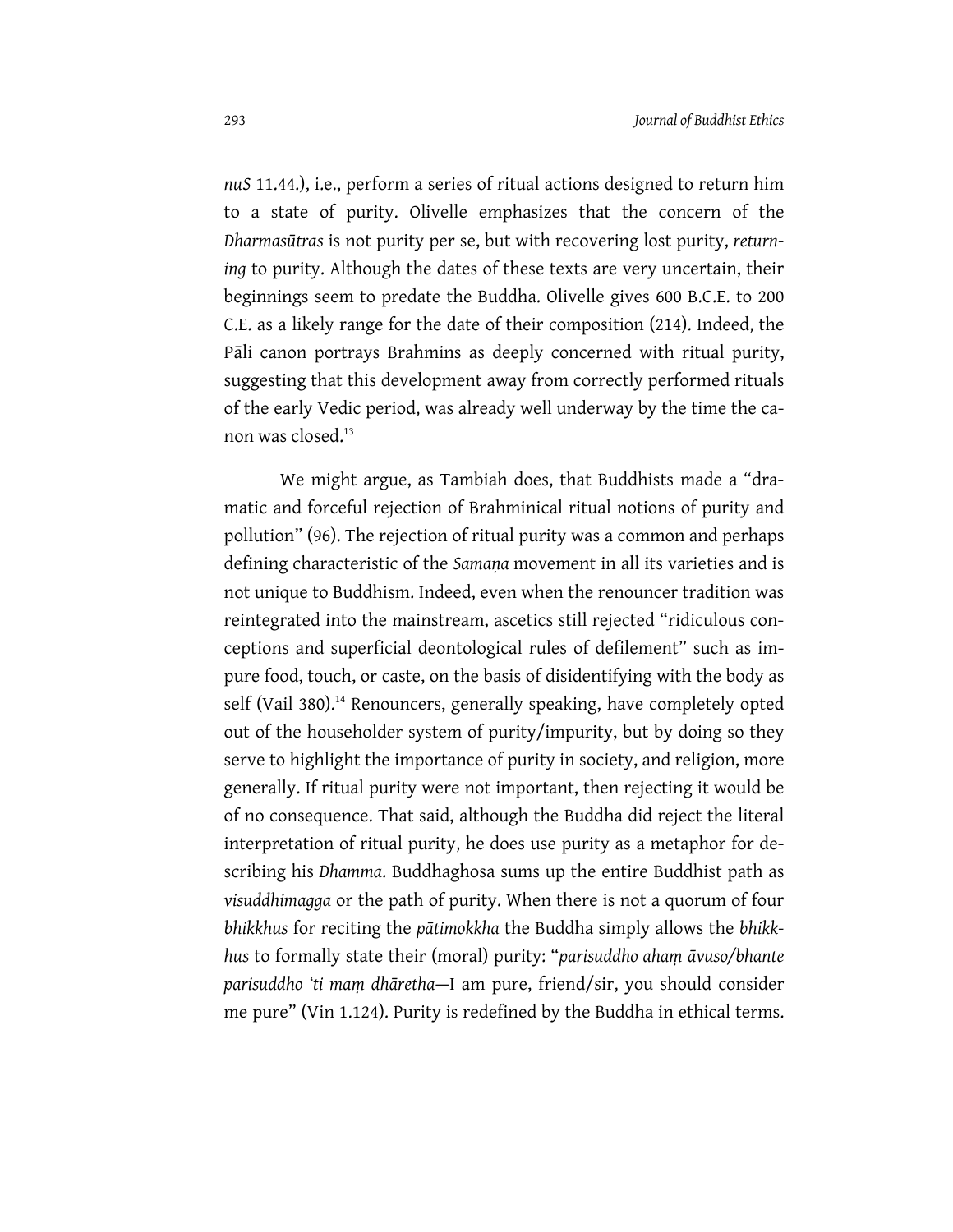Transgression is metaphor of going beyond (*accayo*) the boundaries of ethical norms, and can also be seen as a loss of *ethical* purity.

#### Can Kamma Be Counteracted?

We can say then, that there was a general interest in the notions of "return to purity," however "purity" is defined, and that the Buddha used this as metaphor with ethical implications. I propose to interpret "Dhammicly counteracting a transgression," then, as making a return to *ethical* purity. But what does this mean in practice? I have already mentioned that the *Nikāyas* clearly state that the consequences of one's actions cannot be escaped:

I declare monks, that actions willed performed and accumulated will not become extinct as along as their results have not been experienced, be it in this life , in the next life, or in subsequent future lives. And as long as these results of actions willed, performed and accumulated have not been experienced, there will be no making an end to suffering [dukkhassantakiriyaṃ]. (Nyanaponika and Bodhi 269, A v.292)

I believe that later traditions, including the Pāli commentarial tradition, allowed that kamma might be counteracted, as is evident in the term *upapīḷaka-kamma* or counteracting kamma (Nyanatiloka 93). As far as I can see the canonical account of kamma does not support this. It does, however, allow for the effects of kamma to be mitigated. There are two main threads to this idea. In the first place, one reflects on the consequences of one's actions, and this produces remorse (in the case of causing harm). Secondly, spiritual practices lessen the impact of painful *vedanas* on the practitioner.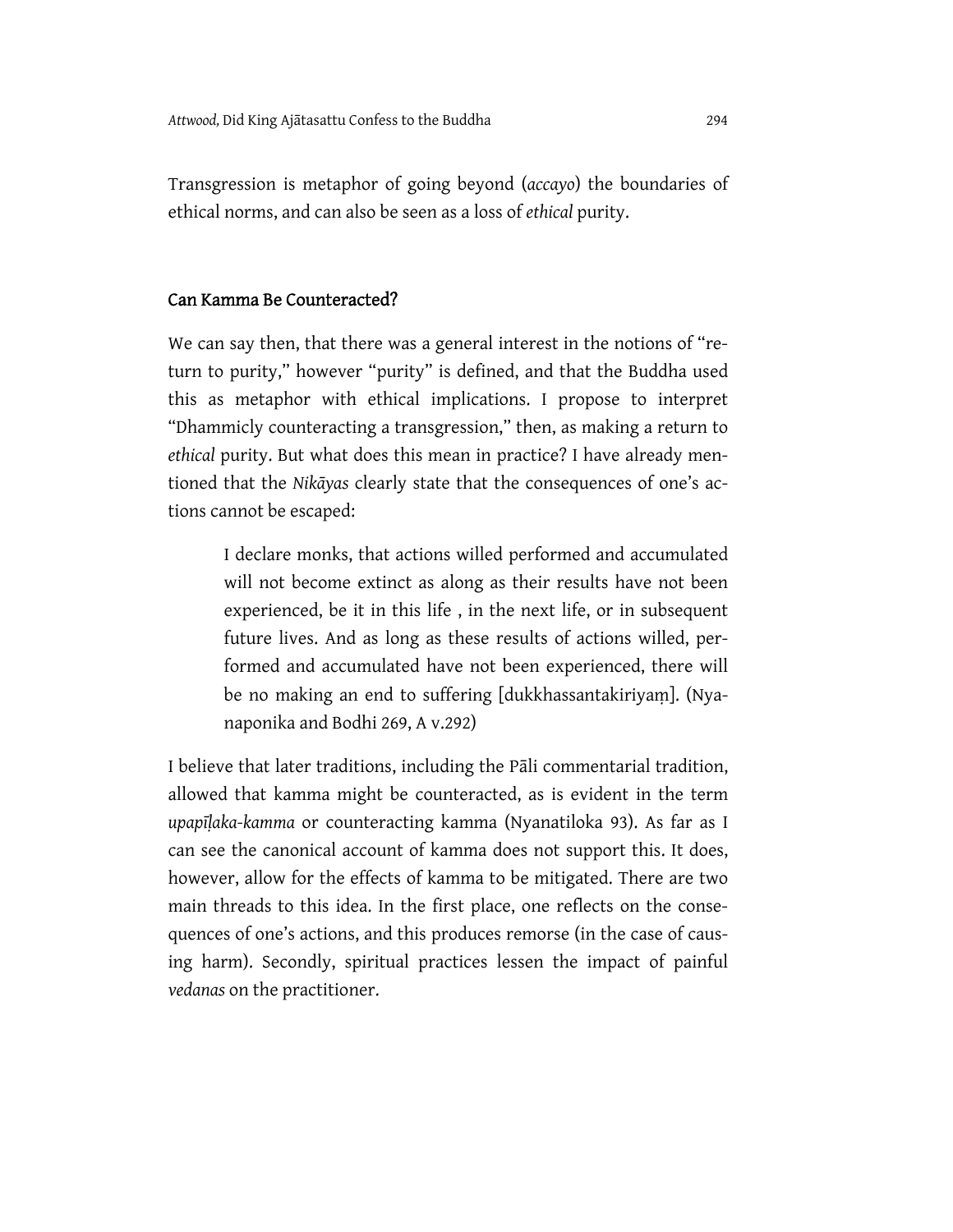Regarding mitigation of kamma by remorse, the idea is that by seeing (*passati*, or having seen *disvā*) the consequences of one's actions, one is motivated to restraint in the future, and by not doing actions with negative results, one eventually ceases to experience pain. This is more difficult than it sounds, if only because the workings of kamma are so complex that it is virtually impossible to know what all of the consequences of one's actions are. Unforeseen consequences, which may not become apparent in this life may lurk waiting to ripen. Another aspect of this is brought out in the first *sutta* in the chapter of tens in the *Aṅguttara Nikāya* where it says that ethical behavior has freedom from remorse as its benefit and reward, freedom from remorse has gladness as its reward, and so on up to "the knowledge and vision of liberation" (A v.1, translated in Nyanatiloka and Bodhi 237-8). That is: ethical conduct and freedom from remorse are the beginning of a process that naturally culminates in liberation. The *Devadaha Sutta* (MN 101) looks at how suffering arises from attachment, using the image of a jealous man. By letting go of attachment, the jealous man is no longer made angry by the sight of his lover laughing and joking with another man. It is the mental act of attachment that is causing the pain of jealousy in the here and now. By letting go, one can stop the jealousy in the here and now; one can mitigate the effects of jealousy by removing the cause for its arising. This comes close to the idea of counter-acting kamma, but is still a version of not acting in a way that will cause future pain rather than a literal counteracting the effects of some previous action. Thus, it seems that at least as far as the *Nikāyas* are concerned there is some possibility of counteracting the effects of evil actions, although this is not a straightforward canceling out. There appears to be no way to avoid the effects of kamma completely.

Regarding mitigation of kamma by spiritual practice, in the *Lonaphala Sutta* (AN 3.99) the Buddha says that the same trifling misdemeanor can send one person to hell for lifetimes, whereas another may feel only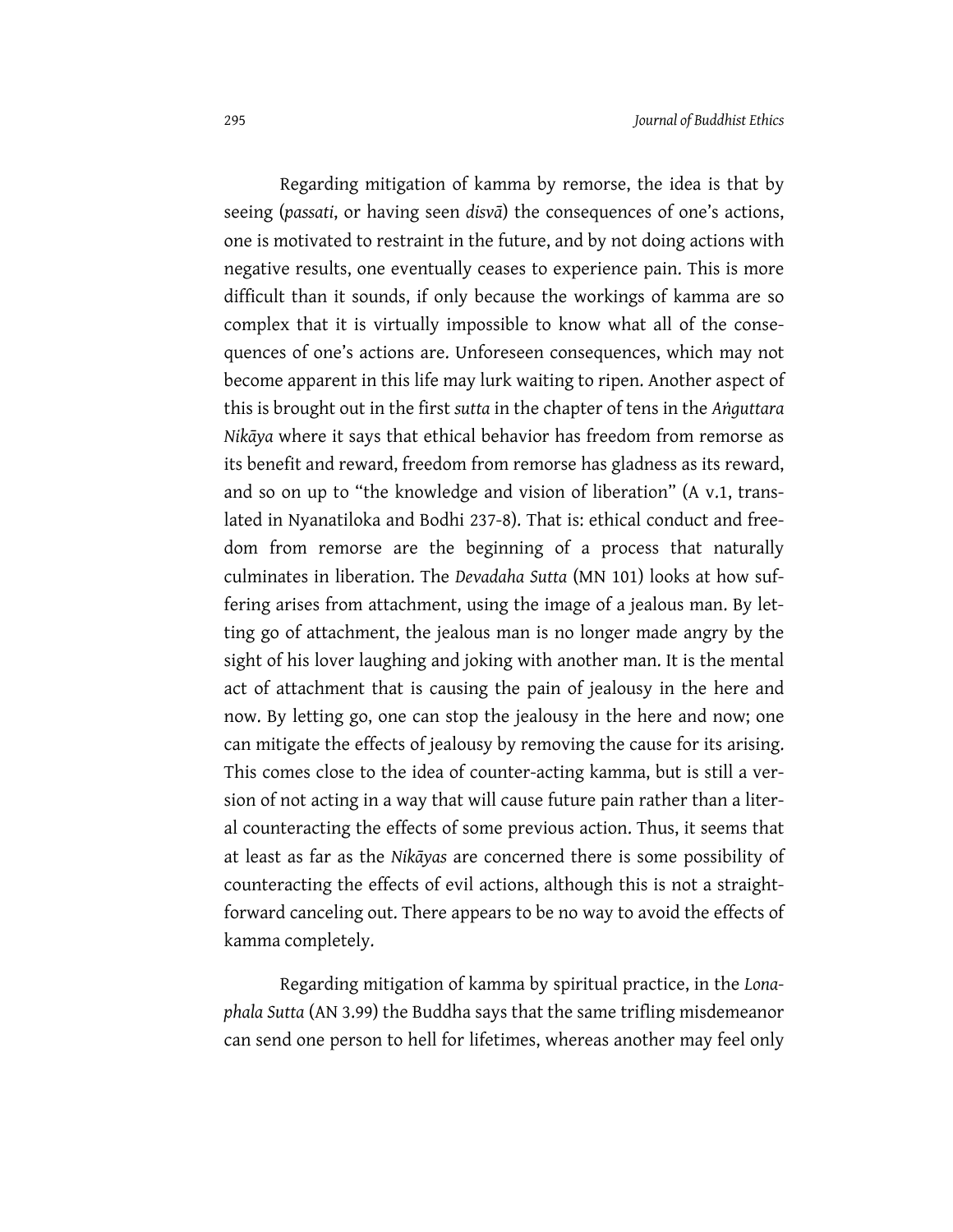minor pain, and that in the here and now. Why the difference? It is because the effect is diminished by spiritual practice. When someone practices awareness, ethics, and dwells in the immeasurable (surely a reference to the *Brahmavihāras*) then they are less bothered by the consequences of small evils. Several images are offered, the first of which is a single grain of salt. Dropped into a small cup of water a single grain of salt can render it unfit to drink; dropped into the Ganges it makes no difference. Clearly this was written a long time before the Ganges reached its present state of pollution, but the image is still comprehensible. Similarly, at AN3.85 the Buddha dismisses minor transgressions for one who is training assiduously and is at least accomplished in virtue, if not meditation and wisdom. "He infringes some of the lesser training rules and rehabilitates himself. [*so yāni tāni khuddānukhuddakāni sikkhāpadāni tāni āpajjatipi vuṭṭhātipi*]" (A i.231). Small infringements are not an impediment to spiritual progress if one is making an effort.

So, does confession constitute counteraction of kamma in these terms? First, to the extent that a person's confession is really an acknowledgement of a transgression, he or she is able to experience remorse and return to ethical action, to ethical purity. Having returned to ethical purity, that person is once again set on the path that leads to liberation. Second, in the terms of the *Lonaphala Sutta*, admitting a transgression is putting awareness and ethics into action, which will reduce the subsequent effect of the transgression—counteracting not in the sense of completely wiping out, but as mitigating. And by confessing, a person may also be able to break an attachment (as we see in the two cases of attempted seduction) or give voice to an attachment broken. With the ceasing of conditions for its ripening, the fruit will be avoided (although this does not wipe the slate clean; it only prevents the generation of more fruits). The Buddha comments on accepting Ajātasattu's confessions: "*Vuddhi h'esā…ariyassa vinaye, yo accayaṃ accayato disvā yathādhammaṃ paṭikaroti, āyatiṃ saṃvaraṃ āpajjatī ti—*He will grow in the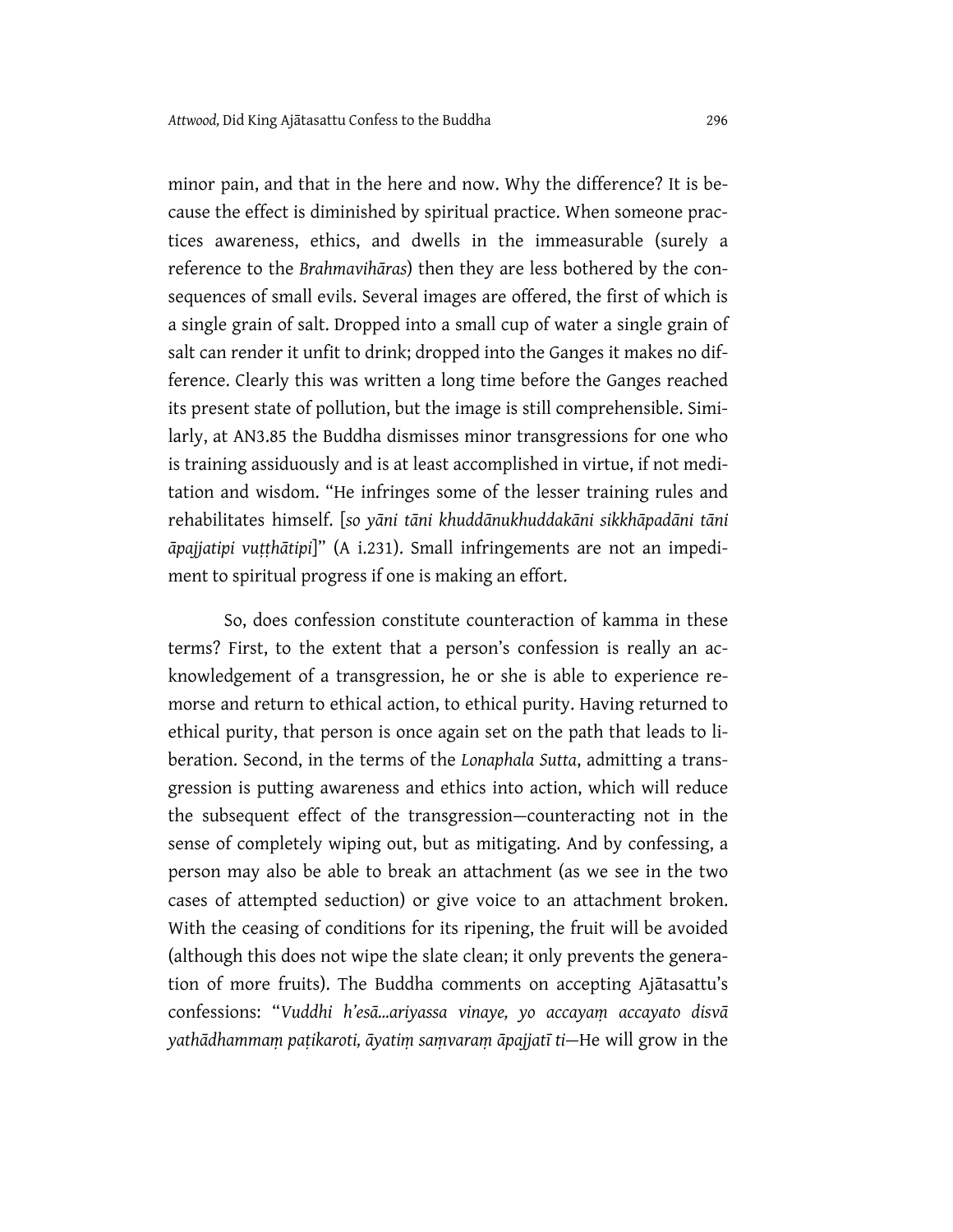discipline of the Noble Ones, who, having seen his transgression as a transgression, Dhammicly counteracting his transgression, exhibits restraint in the future" (D i.85). The Commentator simply paraphrases this passage without adding anything very substantial or illuminating (DA i.237). This would seem to confirm that the idea is a return to, even a recommitment to, ethical purity. Hence, the answer seems to be: *yes,* a confession, offered honestly and with the necessary return to skillful actions, will counteract kamma to the extent that it *can* be counteracted.

This leaves the problem of how to render *yathādhammaṃ paṭikaroti* into English. This is not going to be easy because English moral terms are almost entirely derived from Judeo-Christian discourse where, for instance, punishment for wrong-doing is a requirement, and making amends involves specific kinds of public actions, often involving shaming the perpetrator. The Buddhist, however, is not required to undergo penance, nor apparently even to make amends, since kamma ripens without fail. Further punishment is not required because evil actions bring painful consequences for the doer.<sup>15</sup> "Dhammicly counteract" is perhaps the closest we can come. It is not a particularly felicitous coinage even if it is useful. History shows that new coinages are often simply ignored, so I hesitate to suggest something awkward. Perhaps it is enough to spell out what it means, and not to insist on a signifier for that meaning? It will certainly be interesting see what the new PTS *Dictionary of Pāli* makes of this issue when it comes to this part of the lexicon.

#### Forgiveness

I must now see if I can answer my third question: does the Buddha forgive Ajātasattu? I have already said that the word *paṭiggaṇhāti* means "to receive, accept, take up," and that the Commentator has glossed it with *khamatu* "be patient, endure it, forgive." I think that "forgiveness" is un-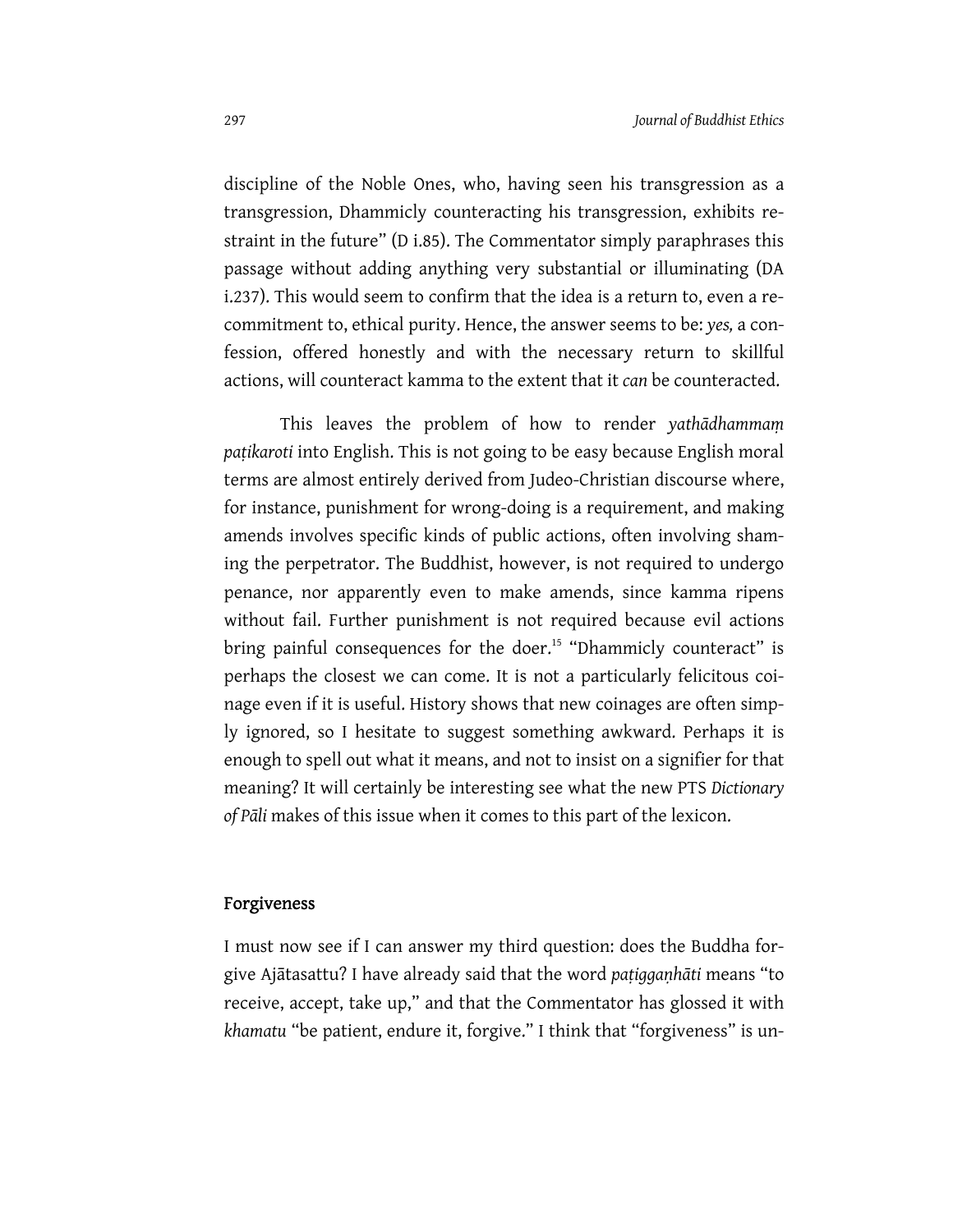likely for several reasons. The syntax of the request for "forgiveness" indicates that it is the transgression which is the patient of the verb: if we used "forgive" it would have to refer to the *transgression* rather than the person. It is clear that Buddhist doctrine does not allow for absolution— Ajātasattu must bear the consequences of his action (albeit with a possibility of mitigation) and the Buddha has no influence over this.<sup>16</sup> "Forgiveness" would be even more strange in light of the Buddha's comments to the *bhikkhus* after the king has left: that he is "wounded" and "done for." Recall that patricide is said in another *sutta* to be *unpardonable*. Moreover, since Ajātasattu has not directly injured the Buddha, it would be illogical for the Buddha to say that he forgives Ajātasattu.<sup>17</sup> On the other hand, when Sāriputta was falsely accused it made sense for him to forgive his accuser. We must conclude that the Buddha does not forgive Ajātasattu, not because he will not or cannot, but because it does not fit the circumstances. The Buddha is simply accepting what Ajātasattu tells him, that he has erred but intends to be lawful in the future.

#### Conclusion

In light of the preceding, my fairly literal translation of the pericope involving Ajātasattu at D i.85 would be:

I transgressed, Bhante, when foolishly, in confusion, and unskillfully seeking to dominate I deprived my father, the good and just king, of his life. Sir, may the Blessed One, accept my transgression as a transgression, for future restraint.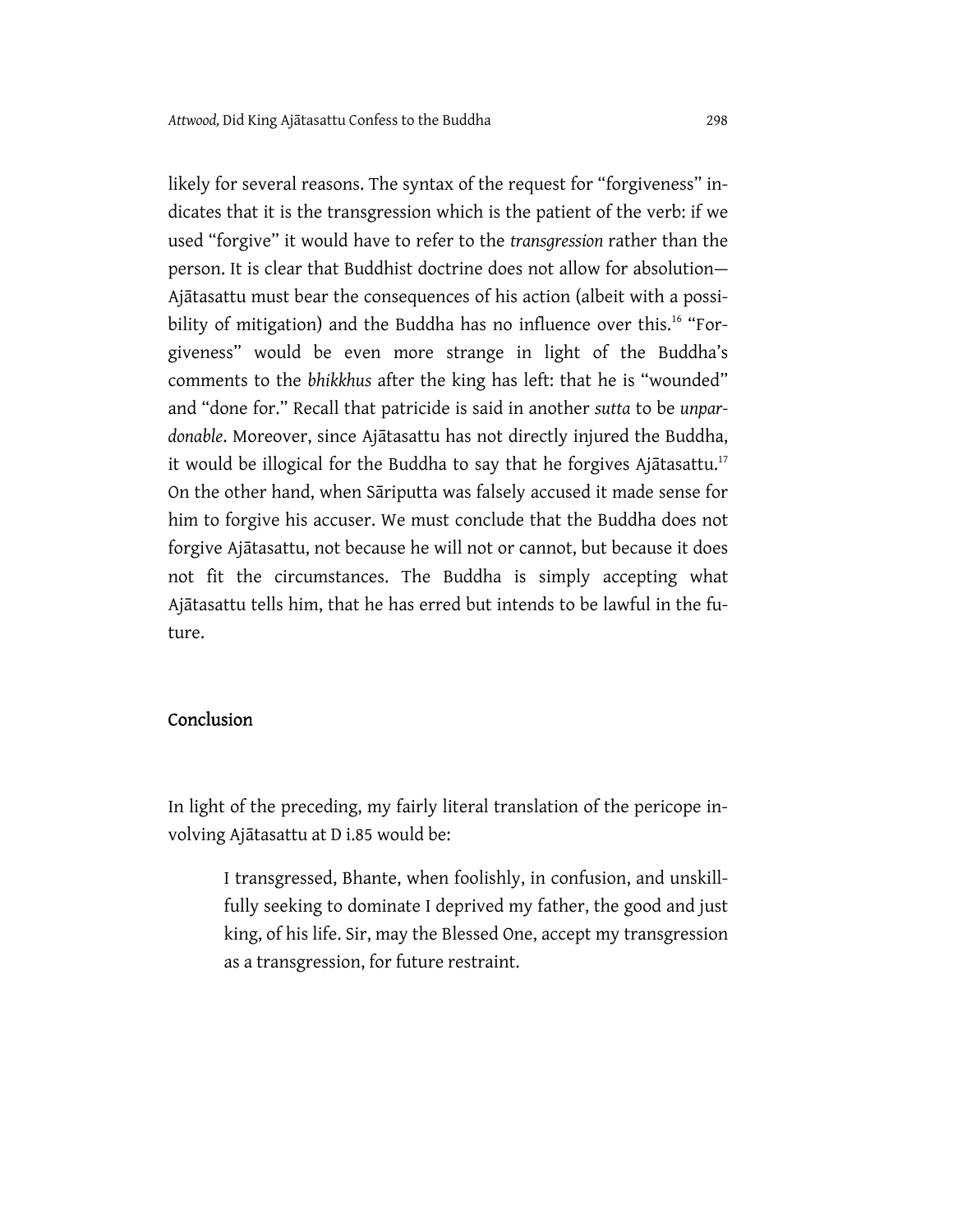You definitely, O King, fell into transgression when you foolishly, in confusion, and unskillfully deprived the good and just king of his life. Since, having seen your transgression as a transgression, you Dhammicly counteract it, we accept that. One who, having seen his transgression as a transgression, Dhammicly counteracts it, grows in the discipline of the Noble Ones, O King, and will restrain themselves in future.

In this article I have said that King Ajātasattu does "confess" his crime to the Buddha, although I have disagreed with previous translators on how to render the Pāli into English. I disagreed on several grounds with those who say that Ajātasattu "makes amends": I pointed out that the narrative does not support it; that there is no occurrence of the pericope that makes reference to restorative actions; and that on Buddhist doctrinal grounds it would be inconsistent to say that by confessing Ajātasattu had "made amends" for his crime. The latter is reinforced in the commentary which records his destination, after being assassinated in turn by his own son, as the Hell of Copper Cauldrons (Bodhi 198) which accords with patricide being unpardonable.

I offered a detailed discussion of the word *paṭikaroti,* citing almost every occurrence of the word in the Canon and its commentaries in the process and argued that the *PED* definition, which in any case the *PED* author ignores in the *Sāmaññaphala Sutta*, does not seem appropriate to how the word is used in the *Sutta* and *Vinaya Piṭakas*. Recently Margaret Cone has written: "It is no insult, it is no lèse-majesté . . . to disagree with the translations of T.W. Rhys Davids and Bhikkhu Ñāṇamoli . . . On the contrary it is absolutely necessary if there is to be any progress in Pāli" (102). I hope I have demonstrated that "counteract" is not only a good translation on etymological grounds, but fits the doctrinal context of the Pāli *suttas.* Confession can be a way to *counteract* the effects of a transgression, and this highlights its usefulness as a spiritual practice. And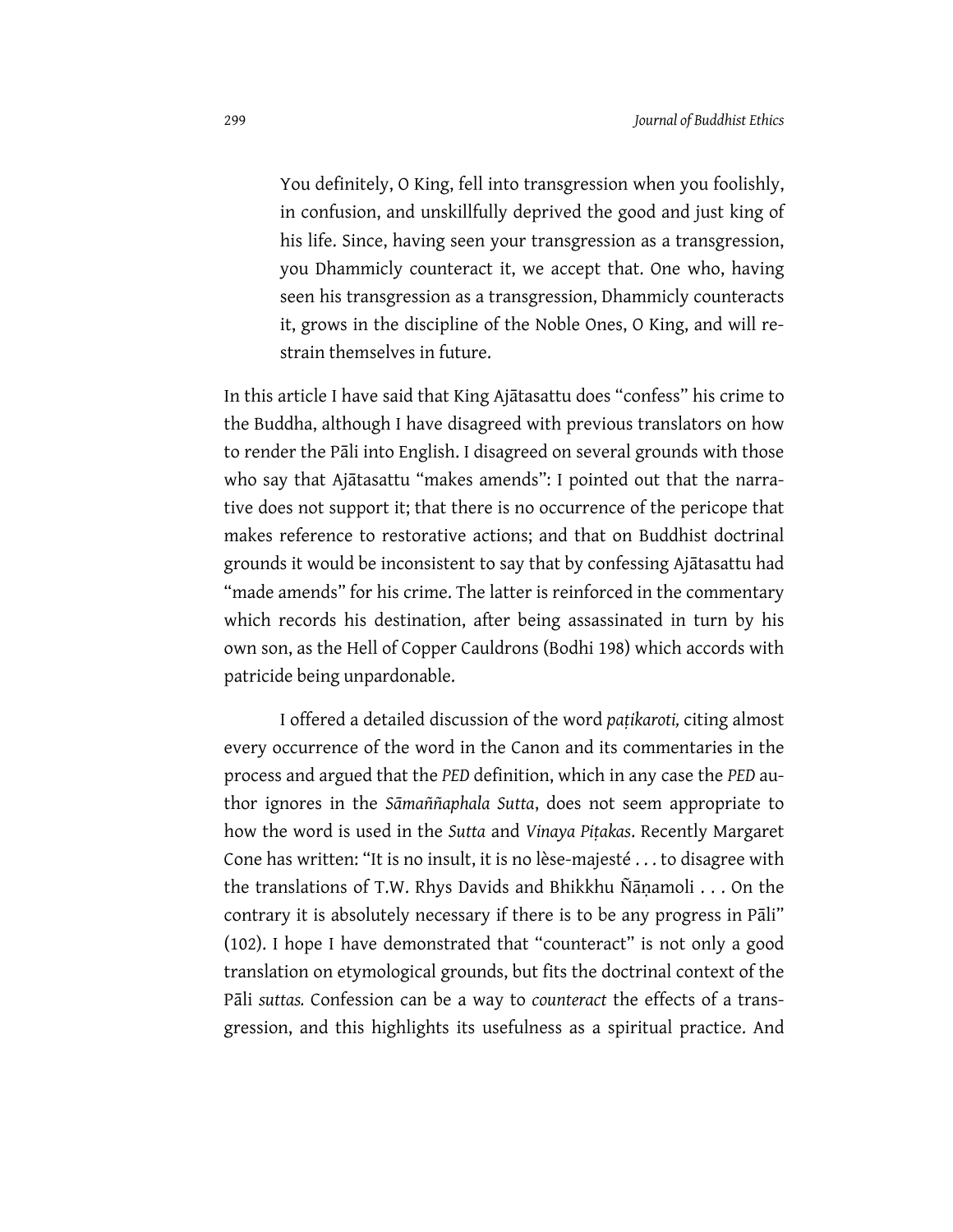because many of our instances of confession occur outside the monastic context we can see that it has wider applications than simply the purity of monks reciting the *pātimokkha*. *Paṭikaroti* means "he counteracts" and this may be a useful translation which lacks Christian moral connotations and allows for a Buddhist interpretation. It may not be possible to find an exact English equivalent because the language lacks the concept of *kamma* which underlies Buddhist morality. Choosing a value neutral English term at least allows us to give it a Buddhist spin, and avoids having to explain that we don't mean "make amends" in the Christian (or Brāhmaṇa or Jain or *Samaṇa*) sense.

I am somewhat surprised at the scarcity of research into this subject. It seems to me that a comparison of confession in Buddhism with Foucault's ideas about confession might be interesting, as might a comparison with the relatively plentiful literature on the psychology of confession in other religious contexts. Certainly MacQueen's study of other versions of the *Sāmaññaphala Sutta* shows that attitudes went through major changes. We seem to have no account of confession in Buddhism which traces its development from the Pāli texts and into the Mahāyāna. It would be interesting to compare the *Samaññaphala*, especially the later versions of it, with the confession section, for instance, of the *Ugraparipṛcchā* which overlap in time and also allows for non-monastic confession.<sup>18</sup>

#### Abbreviations

- A. *Aṅguttara Nikāya*
- AA. *Aṅguttara-aṭṭhakathā*
- D. *Dīgha Nikāya*
- DA. *Sīlakkhandhavaggaṭṭhakathā*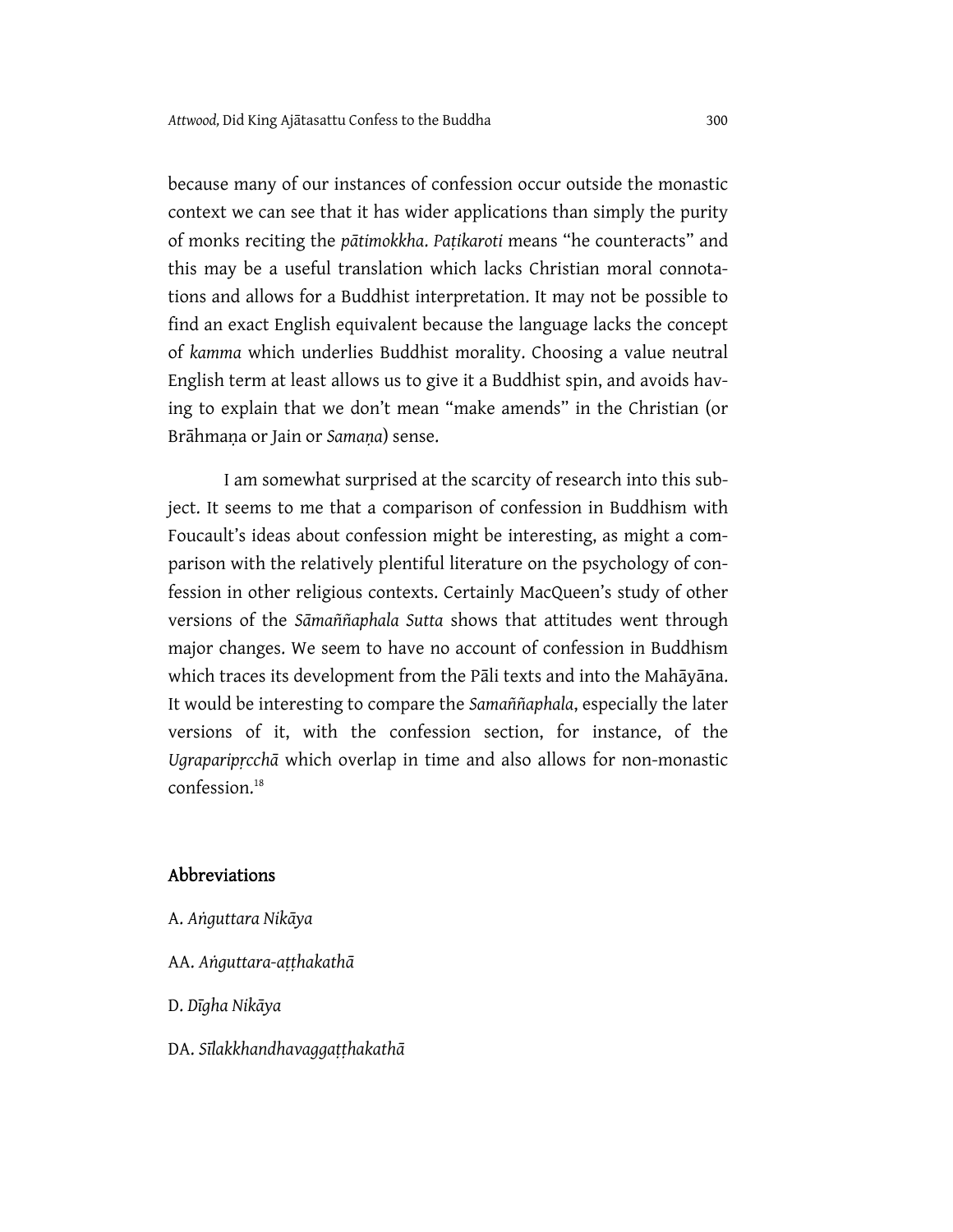M. *Majjhima Nikāya*

MA. *Majjhimapaṇṇāsa*-*aṭṭhakathā*

ManuS. *Manu Saṃhitā* a.k.a. *Manusmṛti*

PTS. Pali Text Society

S. *Saṃyutta Nikāya*

SA. *Saṃyuttanikāya-aṭṭhakathā*

SnA. *Suttanipāta-aṭṭhakathā*

Vin. *Vinaya*

#### Notes

1. I am grateful to Richard Gombrich for generously reading and commenting on a draft of this article. Dhīvan Thomas Jones disagreed with my initial conclusions, thereby forcing me to think more deeply about the implications of the text. Both Richard and Dhīvan made useful suggestions with regard to translating Pāli passages. Any remaining errors and infelicities are of course down to me.

2. It is quoted by Jaini, P.S., "A note on *micchādiṭṭhi* in *Mahāvaṃsa* 25.110," *The Journal of the Pali Text Society*, v.29 (2007), p.155.

3. This and other unattributed translations are my own.

4. The verb is transitive, and the implied patient is presumably the transgression.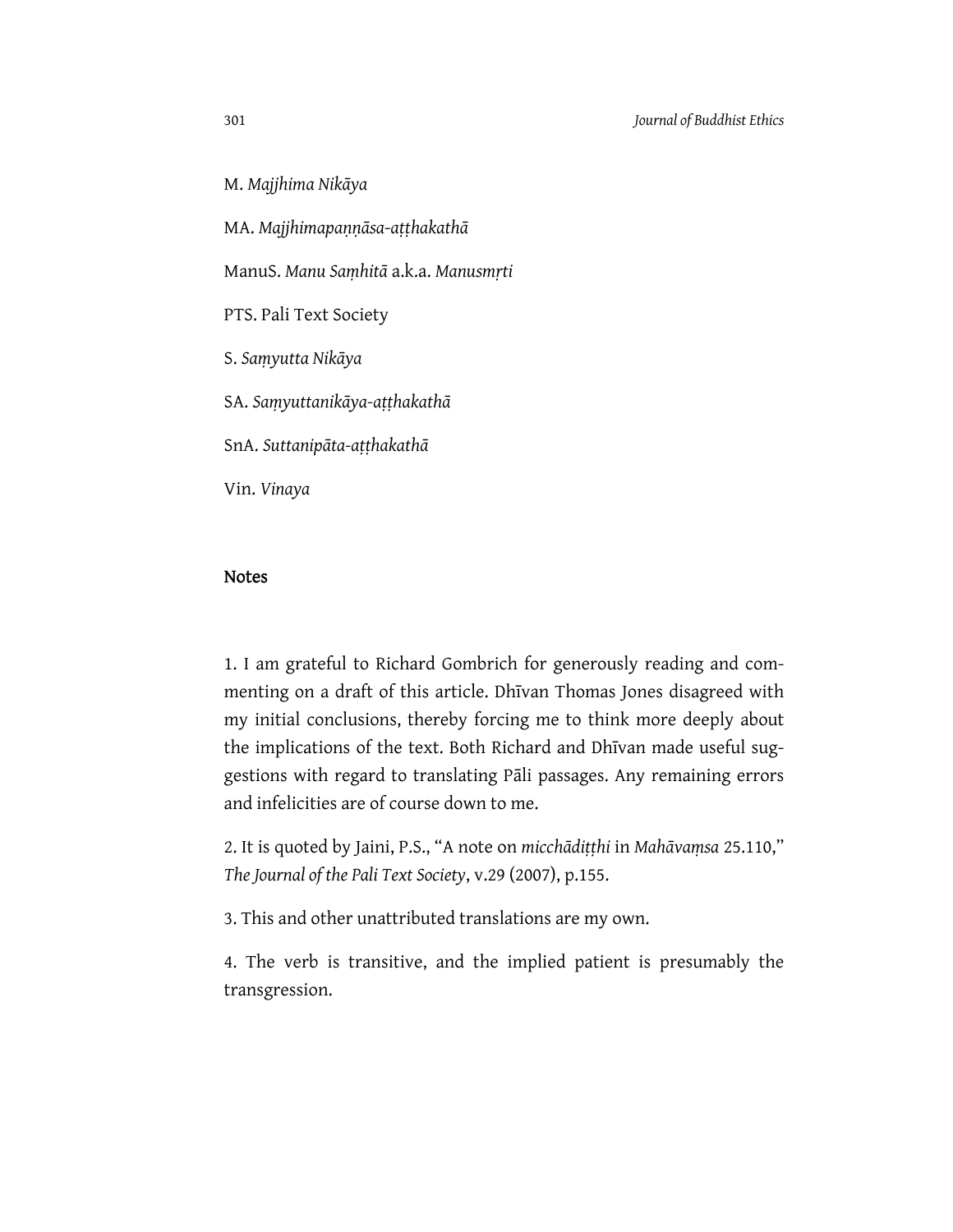5. When *yathābālaṃ*, *yathāmūḷhaṃ*, and *yathā-akusalaṃ* are translated as adjectives—for example: "foolish, erring, wicked as I was . . ." (Walsh 108)—it moves the focus away from the action and onto the person, and the contrast between the transgression and the response to it is no longer so clear. This in turn obscures an important moral point: that in Buddhism it is actions or intentions, not people, that are skilful or unskillful,

6. These are D i.85, iii.55; M i.440, iii.247; S ii.28, ii.205; A i.238,ii.146, iv.377; Vin i.315, ii.124, ii.192, iv.18-19

7. The Buddha rebukes Anuruddha, and sleeping in the same place as a woman is made a *pācittiya* offence.

8. Compare this episode with MN35 where another Jain, Saccaka, thinks he can defeat the Buddha in debate but fails. His response is to admit defeat "we were bold [*dhaṃsī*] and impudent [*pagabbha*] in thinking we could attack Gotama in debate," and then offers to give the Buddha and the *bhikkhus* a meal (Ñāṇamoli and Bodhi 330, M i.236).

9. *PED* s.v. *pācittiya* notes that Geiger's *Grammar* links the Pāli *pācittiya* with *prāyaścitti*, although *PED* itself derives it from *prāk* + *citta* + *ika*, "i.e., of the nature of directing one's mind upon."

10. *Paṭidesemi* is another word translated as "I confess." The verb literally means something like "I point back to (from *deseti* "to indicate, show, teach") and in this context the person is drawing the attention of another to some previous transgression; so, "confession" is fairly straightforward as a translation.

11. I am grateful to Professor Gombrich for supplying me with a copy of this difficult to obtain paper. The pagination may be different from the original.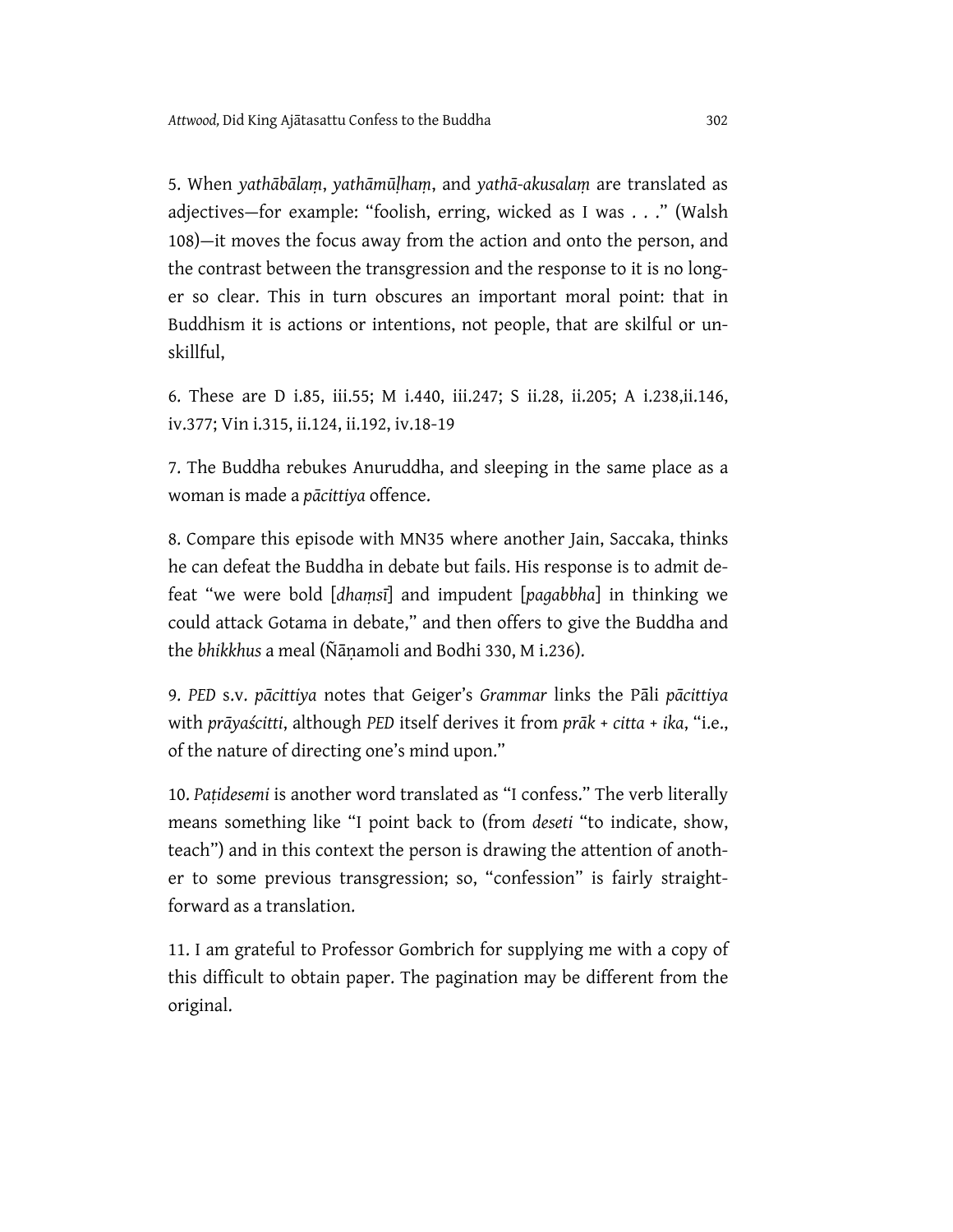12. Judging by contemporary Jain literature, they now appear to use the Sanskrit equivalent: *pratikramaṇa.*

13. A contemporaneous development which the Canon fails to note is the adoption of the *Atharvaveda* as the "Fourth Veda." The Pāli texts, and indeed Buddhaghosa, continue to refer only to the Three Vedas, and when the *Atharva* is mentioned it is in disparaging terms.

14. Vail's comments derive from Olivelle's translations of the *Saṃnyāsin Upaniṣads,* which are from a later date but seem to sum up the attitude of many *samaṇas*, for example, the "dog-duty ascetics" (*kukkuravatiko*) in the Buddha's time as well.

15. Braun argues that public confession in the *pātimokkha* ceremony is a form of punishment for monks via the threat of public shaming and loss of status, which he likens to physical punishment (103f). However, many of the confessions we are looking at in this article are personal and private.

16. Later versions of the *Sāmaññaphala Sutta* turn this on its head. Mac-Queen shows that whereas in the Pāli version, the story of the meeting between the Buddha is simply the frame for an important discourse, and Ajātasattu does not escape his deeds, the versions preserved in the Chinese Canon, and a fragment in Sanskrit make the meeting of the Buddha and Ajātasattu the most important feature, relegate the discourse to second place. One Chinese version (C1 in MacQueen's notation) says of Ajātasattu "his transgression is diminished; he has removed a weighty offence" (48-49). C2 has by contrast "he has completely done away with imperfections and impurities and is free from the Outflows [*āsravas*]" (69) which is tantamount to Awakening! MacQueen attributes the change to: "In the 5<sup>th</sup> century A.D. this religious event [Ajātasattu's conversion] was of far more interest than the issue of whether or not there were immediate fruits to the life of a monk" and that "the more depraved the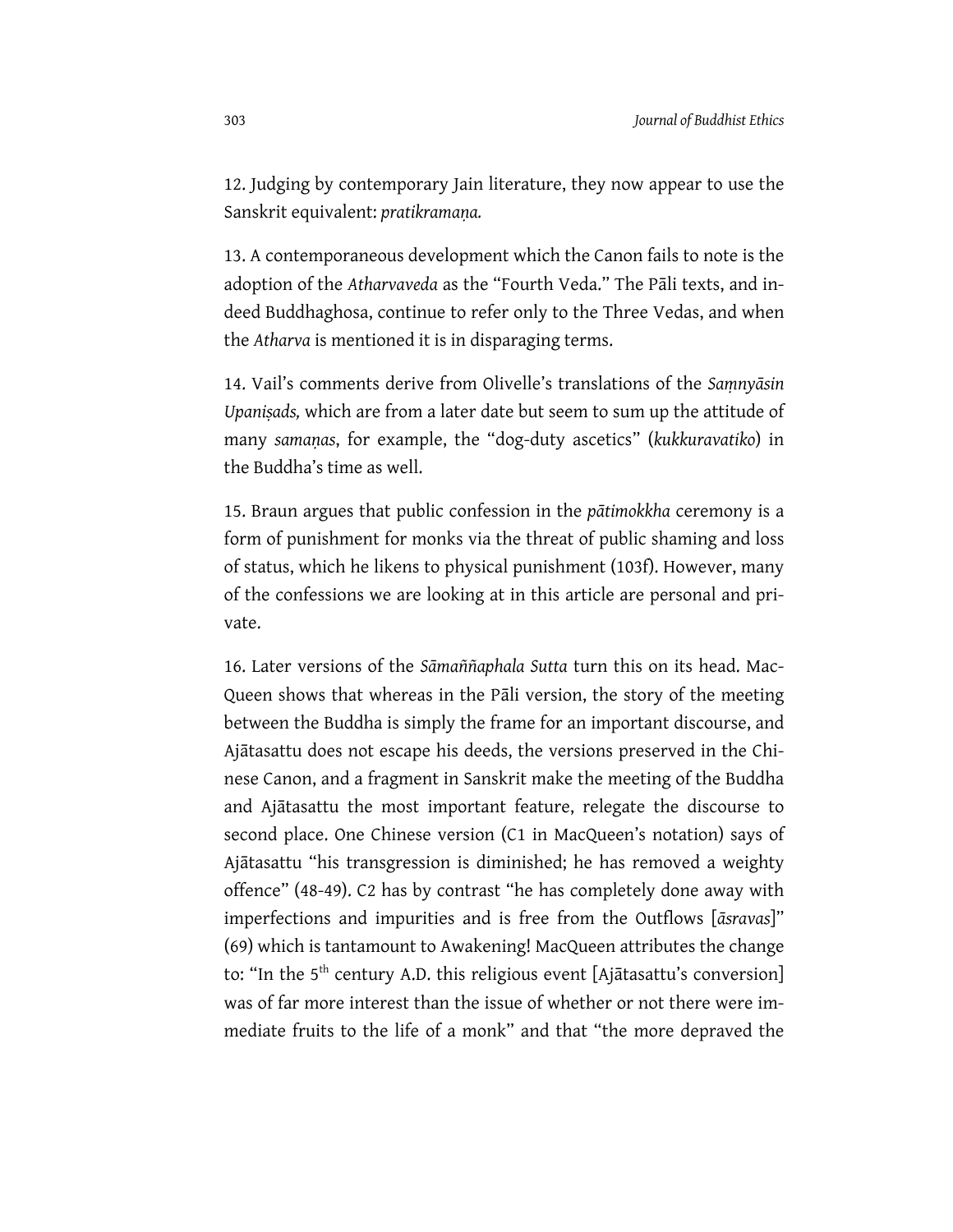person is who is saved, the more the Buddha's divine power is demonstrated" (215).

17. There are, I suppose, two hypothetical objections to this assertion: Bimbisāra was a friend and supporter of the Buddha; and Ajātasattu had previously commissioned an assassin to kill the Buddha. Even if these held in the case of Ajātasattu, they don't have general applicability.

18. See Nattier's study and translation of the *Ugraparipṛcchā,* especially 117 ff and 261 ff.

#### Bibliography

Beck, G.L "Fire in the Ātman: Repentance in Hinduism," in *Repentance: a Comparative perspective*, edited by A. Etzioni and D.E. Carney. Oxford: Rowman & Littlefield, 1997, 76-95.

Bodhi. *The Discourse on the Fruits of Recluseship. The Sāmaññaphala Sutta and its Commentaries*. Kandy, Sri Lanka: Buddhist Publication Society, 1989.

Braun, E. "Confession and the paṭimokka in the Pali Vinaya," *Sagan* 9 Fall (2002), 95-117.

Cone, Margaret. "Caveat lector," *The Journal of the Pali Text Society* 29 (2007), 95-106.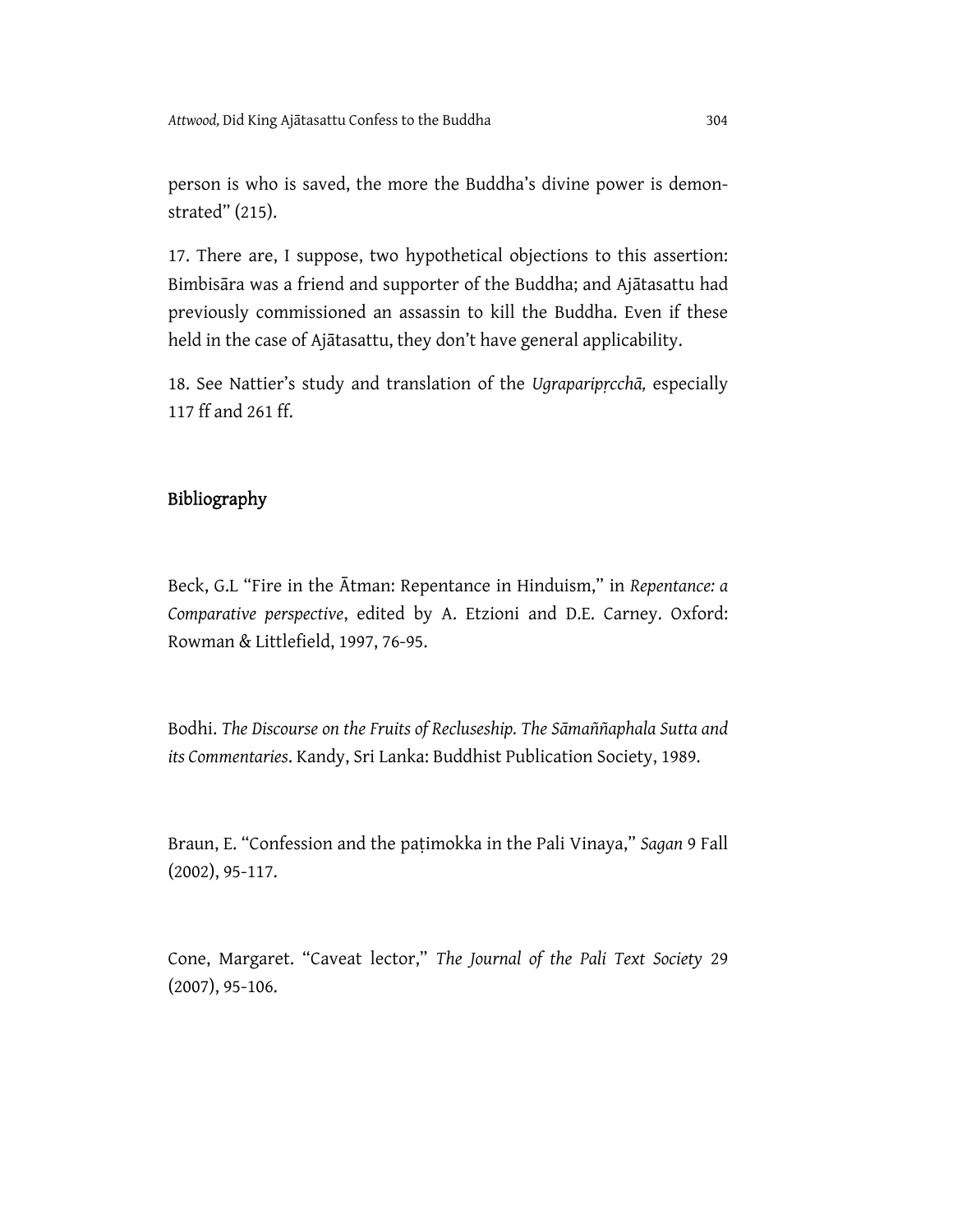Derrett, J. Duncan M. "Confession in Early Buddhism," in *Bauddhavidyāsudhākaraḥ*: *Studies in Honour of Heinz Bechert on the Occasion of his 65th birthday*, edited by Jens-Uwe Hartmann and Petra Kieffer-Pülz. Swisttal-Odendorf: Indica et Tibetica Verlag, 1997.

Gombrich, Richard. "*Pātimokkha*: purgative," in *Studies in Buddhism and culture in honour of Professor Dr. Egaku Mayeda on his sixty-fifth birthday*, edited by The Editorial Committee of the Felicitation Volume for Professor Dr. Egaku Mayeda. Tokyo: Sankibo Busshorin, 31-38, 1991.

Gombrich, Richard. *Theravāda Buddhism: a Social History from Anceint Benares to Modern Colombo*. London: Routledge, 1988.

Havens, T. "Dynamics of Confession in Early Buddhism," in *Añjali: Papers on Indology and Buddhism*, edited by J. Tilakasiri. Perandiya: University of Ceylon, 1970. 20-26.

Horner, I. B. The Book of the Discipline = Vinaya-piṭaka (6 Vol.). London: Published for the Pali Text Society by Luzac, 1949-1966.

MacQueen, G. *A Study of the Śrāmaṇyaphala-sūtra*. Wiesbaden: Otto Harrassowitz, 1988.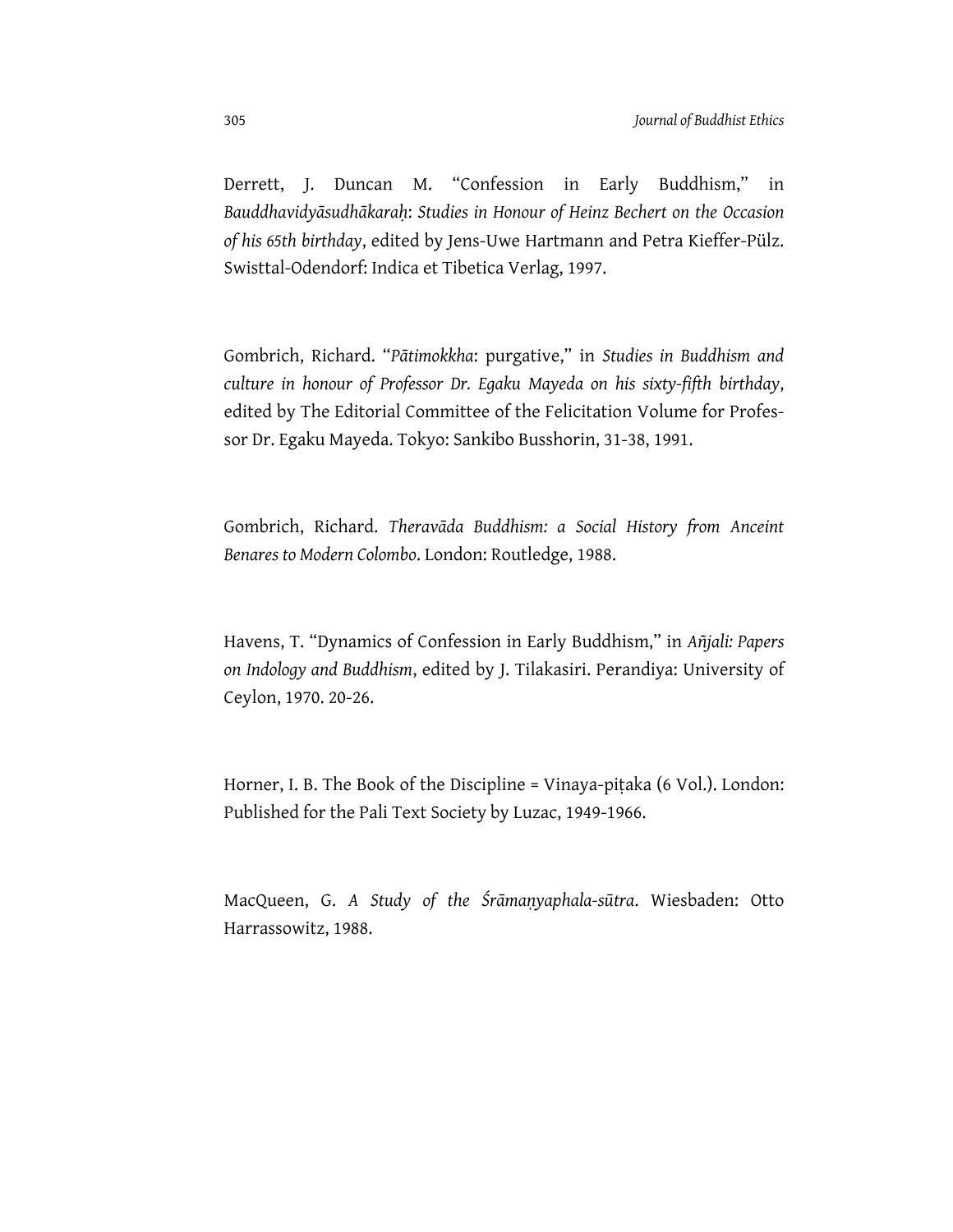Ñāṇamoli and Bodhi. *The Middle Length Discourses of the Buddha: a Translations of the Majjhima Nikāya* (2nd ed.). Boston: Wisdom Publications, 2001.

Nattier, J. *A Few Good Men: The Bodhisattva Path According to The Inquiry of Ugra (Uhraparipṛcchā).* Honolulu: University of Hawai'i Press, 2003.

Nyanatiloka. *Buddhist Dictionary: Manual of Buddhist Terms and Doctrines* (4th ed.). Kandy, Sri Lanka: Buddhist Publication Society, 2004.

Nyanatiloka and Bodhi. *Numerical Discourses of the Buddha: an Anthology of Sutta from the Aṅguttara Nikāya.* Walnut Creek, Maryland: Altamira Press, 1999.

Rhys Davids T.W and C.A.F. (trans.) *Dialogues of the Buddha.* London: Oxford University Press, 1910.

Schopen, Gregory. "Archaeology and Protestant Presuppositions in the Study of Indian Buddhism," *History of Religions* 31, no.1 (1991), 1-23.

Tambiah, S.J. "Purity and Auspicious at the Edge of the Hindu Context in Theravāda Buddhist Societies," in *Purity and Auspicious in Indian Society*, edited by J.B. Carman and F.A. Marglin. Leiden: Brill, 1985.